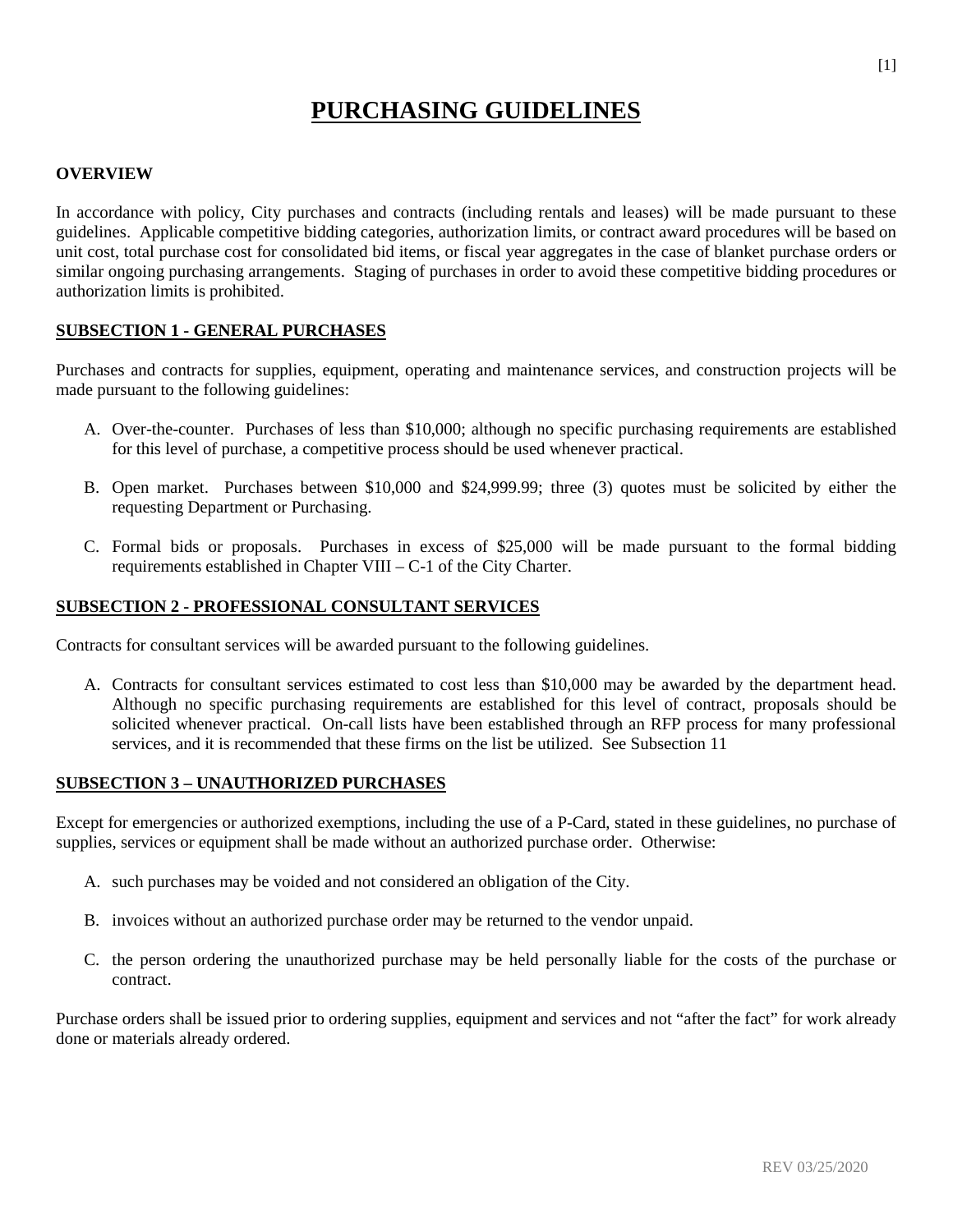# **SUBSECTION 4 – RESPONSIBILITIES OF THE PURCHASING OFFICER**

The Purchasing Officer is responsible for: 1) the procurement of general supplies, services and equipment: 2) the administration of the purchasing policy; and 3) the management of surplus City property. To perform these functions efficiently and assist departments, the Purchasing Officer shall:

- A. Be charged with the responsibility and authority for coordinating and managing the procurement of the City's general supplies, services and equipment from the lowest responsive and responsible bidder when required by this policy.
- B. Ensure full and open competition on all purchases as required by this policy.
- C. Identify, evaluate and utilize purchasing methods which best meet the needs of the City (i.e. cooperative purchases, blanket purchase orders, contractual agreements, etc.)
- D. Assist all departments with research and recommendations in developing specifications; review specifications for completeness of information to ensure specifications are not unnecessarily restrictive.
- E. Coordinate vendor relations, locate sources of supply, and evaluate vendor performance.
- F. Recommend revisions to purchasing procedures as necessary and keep informed of current developments in the field of public purchasing.
- G. Prescribe and maintain all forms and records necessary for the efficient operation of the purchasing function.
- H. Act as the City's agent in the transfer and disposal of surplus equipment and materials.

#### **SUBSECTION 5 – RESPONSIBILITIES OF DEPARTMENTS**

Departments are charged with the following responsibilities in the purchasing process:

- A. To anticipate requirements sufficiently in advance to allow adequate time to obtain goods in accordance with the best purchasing practices.
- B. To communicate and coordinate purchases within their own department and Purchasing.
- C. To provide detailed, accurate specifications to ensure goods obtained are consistent with requirements and expectations.
- D. To prepare requisitions in accordance with instructions so as to minimize the processing effort.
- E. To inform the Purchasing Division of any vendor relations problems, shipping problems (i.e. damaged goods, late delivery, wrong items delivered, incorrect quantity delivered, etc.) verbally and in writing, and any situations which could affect the purchasing function.
- F. To minimize urgent and sole source purchases and to provide written documentation when such purchases may be necessary.
- G. To assist the Purchasing Division with the review of all bids received for compliance with specifications, and provide the Purchasing Division with written documentation regarding their findings.
- H. To not "split" orders for the purpose of avoiding procurement requirements.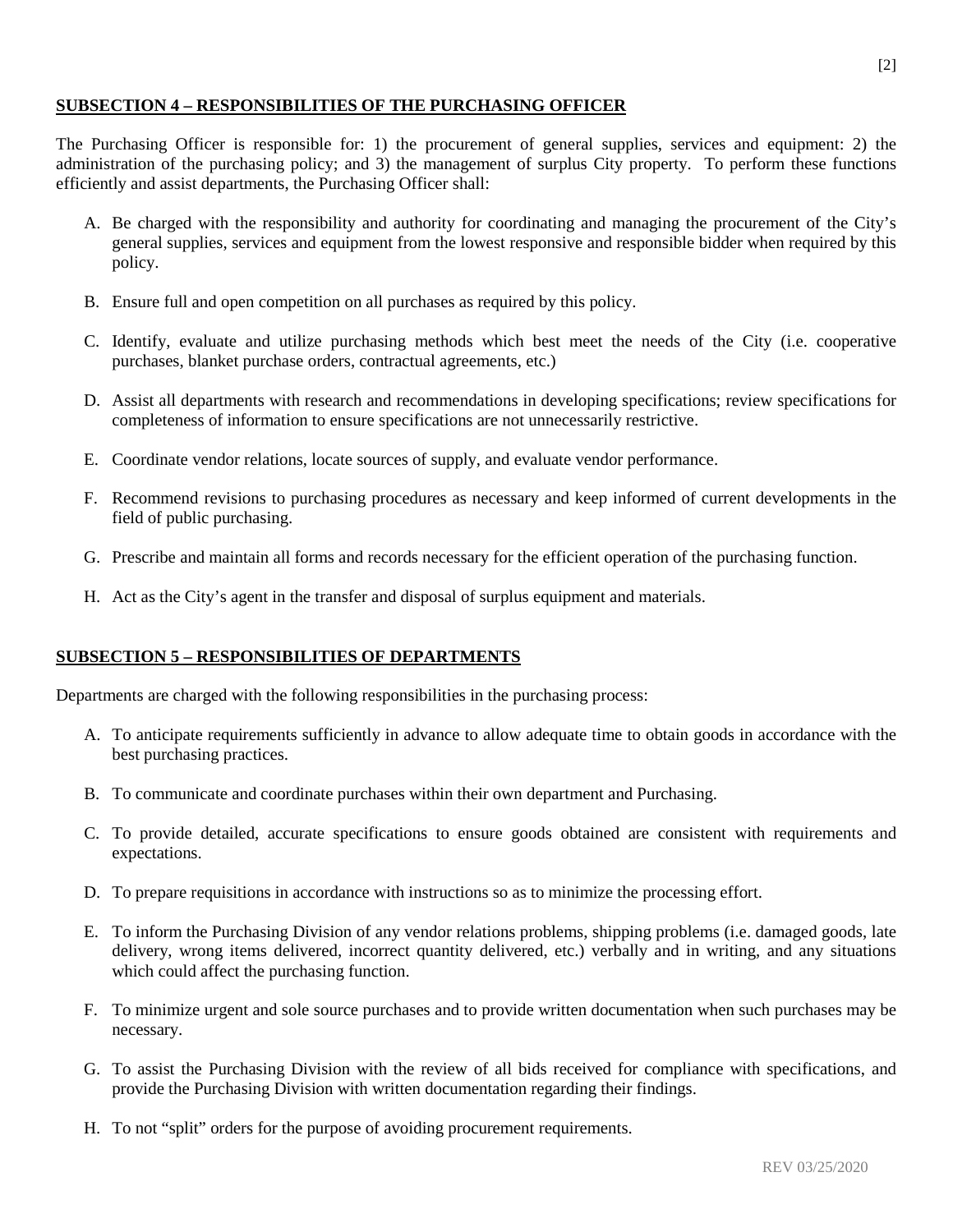## **SUBSECTION 6 – VENDOR RELATIONS**

It is to the City's advantage to promote and maintain good relations with vendors. The Purchasing Division and operating department staff shall conduct their dealings with vendors in a professional manner and shall promote equal opportunity and demonstrate fairness, integrity and courtesy in all vendor relations. When feasible to do so, vendors within the City of Meriden should be utilized for supplies, services and equipment. Please be aware that a delay in processing payment adversely affects the City's relationship with vendors and may ultimately cause the city to pay higher prices. The City of Meriden is an Affirmative Action/Equal Opportunity Employers. Small, Minority, Women and Disadvantaged Business Enterprises are encouraged to respond.

# **SUBSECTION 7 – PURCHASING METHODS**

A. Requirements for certain purchasing dollar limits.

Purchasing dollar limits are "per order" or "per project." This policy specifically prohibits splitting an order to circumvent the specified dollar limits. Departments shall contact the Purchasing Division to coordinate volume bids of repetitive requirements (i.e., the frequent purchase of items such as chemical, paper goods, etc., which annually exceed the specified limits for all departments).

#### **1. Purchases of Less than \$10,000 – Over the Counter**

For purchases of less than \$10,000, the authority to award is the Department Head. Comparative pricing is not required but shall be used when practical. Prudent judgment shall be used at all times. All departments may purchase supplies, equipment, and services, of less than \$10,000 without competitive bidding. A purchase order must be requested by the department to serve as a mechanism to encumber funds.

#### **2. Purchases between \$10,000 - \$24,999.99 – Open Market**

For purchases \$10,000-\$24,999.99, all departments shall obtain three written competitive quotations whenever possible for purchases. The Purchasing Division can assist in this process. The department shall submit a requisition, which includes the recommended vendor, with all supporting documentation to the Purchasing Division. Supporting documentation shall include competitive price quotes obtained, names of vendors contacted, description of the items required, and certificates of insurance as applicable. The Purchasing Division shall review the recommendation and supporting documentation and may contact additional sources for quotation.

The Purchasing Officer may award purchase to the lowest responsive and responsible bidder whose quotes fulfills the intended purpose, quality, and delivery needs of the solicitation, provided that an encumbered appropriation for that item exists. In lieu of awarding the purchase, the Purchasing Officer may reject quotes, or may negotiate further to obtain terms more acceptable to the City.

#### 3. **Purchases of \$25,000 or more require a Formal Bid Process.** -See Subsection 8

#### **B.** Blanket Purchase Orders

A Blanket Purchase Order is an agreement whereby the City contracts with a vendor to provide equipment or supplies on an as-needed and often over-the-counter basis. Blanket Purchase Orders provide a mechanism whereby items which are uneconomical to stock may be purchased in a manner that allows field operations timely access to necessary materials.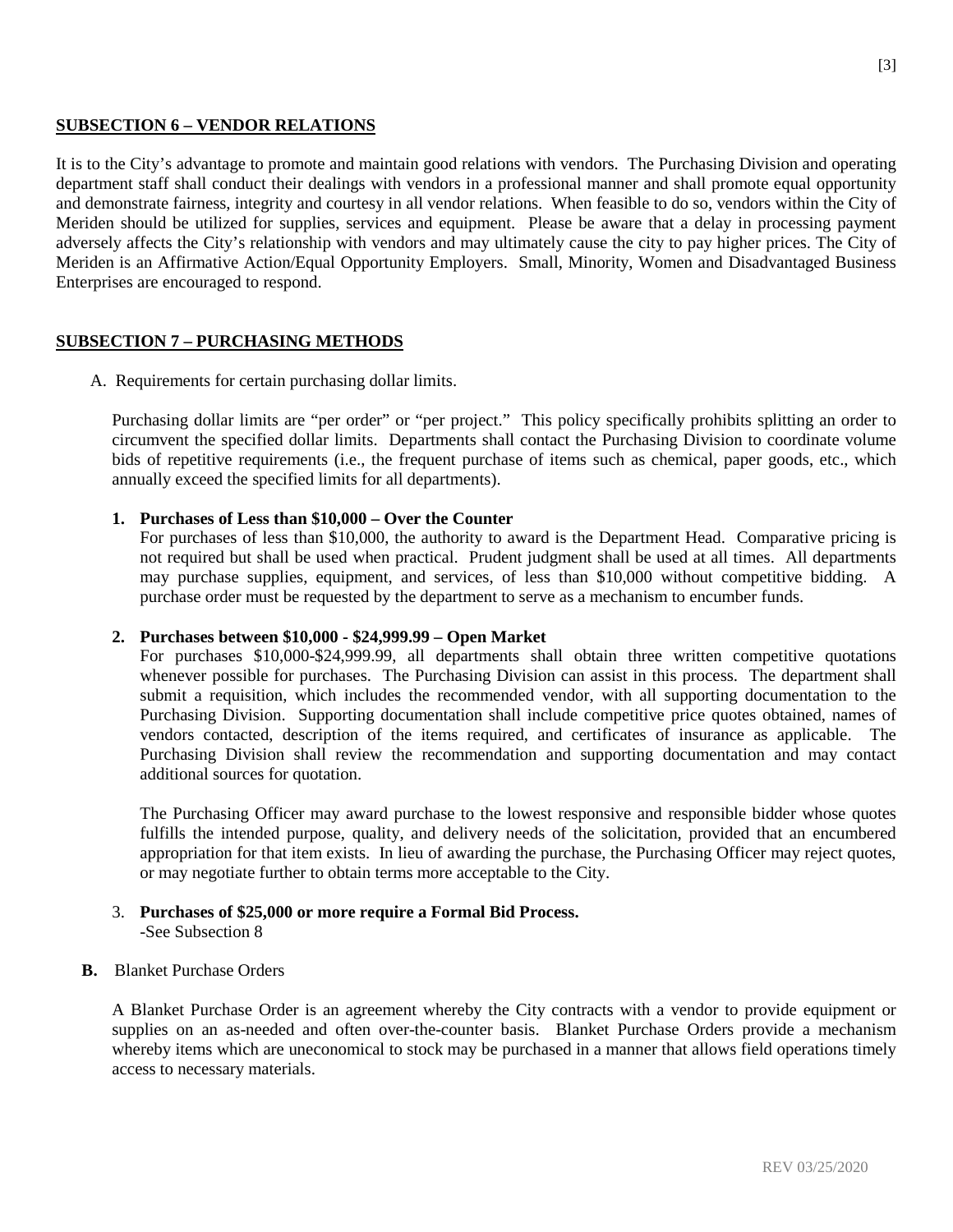The Purchasing Division shall review Blanket Purchase Order requests based upon the following criteria:

- 1. Geographic location.
- 2. Responsiveness and capabilities.
- 3. Average dollar value and type of items to be purchased.
- 4. Frequency of need.

All Blanket Purchase Orders shall include the following information:

- a. A general description of the equipment or supplies which may be charged.
- b. The period of time the order will remain open, not to exceed one year ending on June 30 of the current fiscal year.
- c. The maximum total amount which may be charged on the purchase order.
- d. Items excluded from the purchase, if applicable.
- e. Department name and phone number.
- f. Identification of the department(s).
- g. Account numbers to be charged.

Once a Blanket Purchase Order is issued to a vendor, any authorized department employee may contact the vendor directly to place orders per the terms and conditions specified in the Blanket Purchase Order.

# **C. Contract Purchase Orders**

Contract Purchase Orders are the preferred method of purchasing repetitive-use items or services which may be common to several departments or within on department. Establishing Contract Purchase Orders provides a means of obtaining volume pricing based upon the combined needs of all departments, reduces the administrative costs associated with seeking redundant competitive bids and processing a Purchase Order each time an order is placed, and allows departments to order as needed, reducing the requirements to maintain large inventories of stock.

If a Contract Purchase Order exists, departments shall order all of their requirements from the successful vendor. No other source shall be used without prior approval of the Purchasing Officer. Departments shall submit, in writing to the Purchasing Division, any performance problem encountered immediately following the occurrence so that corrective action may be taken.

Contract Purchase Orders are annual and may include option for renewal for specific products, product types, or services at agreed upon prices or pricing structure and for a specified period of time.

# **D. Cooperative Purchases**

The City may participate in cooperative contracts established by competitive bid through the State of Connecticut, and through its membership in the Capitol Region Purchasing Council, U.S. Communities, Sourcewell (NJPA), Capitol Region Education Council (CREC) Marketplace and other such groups which the City is eligible to participate in. On these contracts, commodities and contract services are awarded to specific vendors who successfully meet all bid requirements. When practical, participation saves the City the time of bidding for the same items, and allows the City to take advantage of the discounts offered to the State and other cooperatives due to their large buying power.

For cooperative purchase agreements up to \$24,999.99, the authority to award is the Department Head; the Purchasing Division is available to assist. Cooperative purchase agreements of \$25,000 or more must be reviewed by the Purchasing Officer for final approval.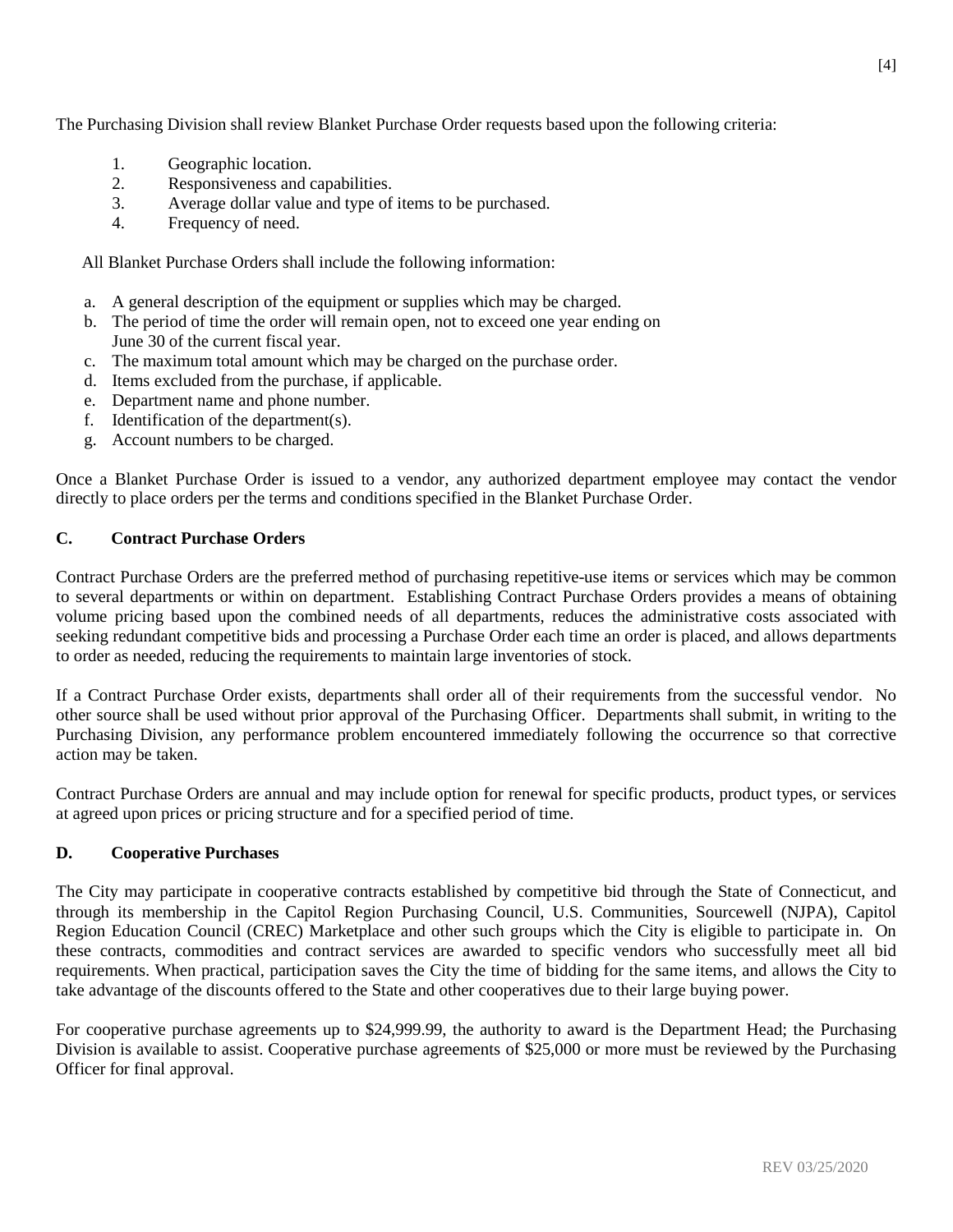## **E. Sole Source Purchases**

Commodities and services which can be obtained from only one vendor are exempt from competitive bidding. True sole source purchases are extremely rare, but may include proprietary items sold directly from the manufacturer, items that have only one distributor authorized to sell in this area or a certain product has been proven to be the only product that has proven to be acceptable. All sole source purchases shall be supported by written documentation signed by the appropriate department head and forwarded to The Purchasing Division. Final determination that an item is a valid source purchase will be made by the Purchasing Officer. A bid waiver is required for all purchases over \$25,000 (See Subsection 7 J. Bid Waivers below).

# **F. Emergency Purchases**

Purchases may be made without competitive bidding when time is of the essence, and shall be made only for the following reasons:

- 1. To preserve or protect life, health, or property; or
- 2. Upon natural disaster; or
- 3. To forestall a shutdown of essential public services.

Since emergency purchases do not normally provide the City an opportunity to obtain competitive quotes, sound judgment shall be used in keeping such orders to an absolute minimum. In addition, the following requirements shall apply:

- a. A completed purchase requisition shall be submitted to the Purchasing Division within two working days, or as soon as the information is available. All purchase requisitions for emergency purchases shall be signed by the appropriate department head.
- b. Documentation explaining the circumstances and nature of the emergency purchase shall be submitted by the appropriate department head to the Purchasing Officer.
- c. If the emergency purchase causes any budget line item to exceed the approved budget, it shall be the responsibility of the department requesting the purchase to obtain subsequent City Council approval for an additional appropriation or to make a transfer to cover the over budget amount.
- d. A bid waiver approved by the Purchasing Officer, Finance Director and the City Manager (or either's designated representative) is still required if an emergency exceeds the bid limits (See Subsection 7 J. Bid Waivers below).

#### **G. Purchase Order Exemptions**

Certain purchases are not readily adaptable to the open market and formal bidding process. These purchases are generally for items where the competitive bid process is not applicable or where a check is required to accompany the order. Following is a list of allowable exemptions:

| Advertisements and Notices            | <b>Property Rentals</b>            |
|---------------------------------------|------------------------------------|
| Office Supplies from Preferred Vendor | Real Property/Easement Acquisition |
| Petty Cash Replenishment              |                                    |

Exemptions are limited to those items listed above. Departments may submit written requests for additional exemptions to the Purchasing Officer. If warranted, additional exemptions will be added to this list.

If a vendor requires a Purchase Order to process an order, the department shall submit a purchase order requisition to the Purchasing Division to initiate a purchase order.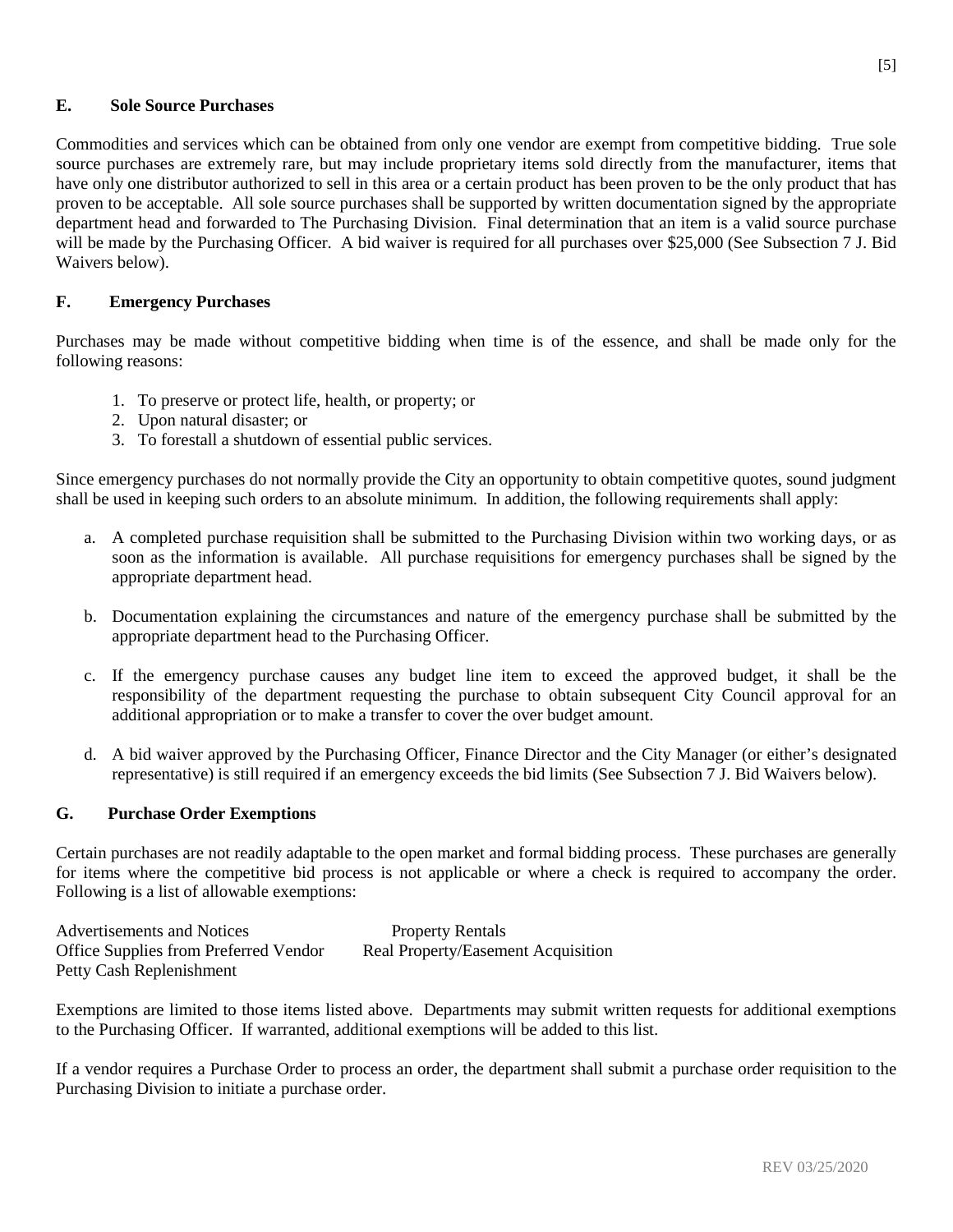## **H. Purchase Award**

#### **1. Lowest Responsive and Qualified Bidder**

a. Bids shall be awarded to the "responsive" and "qualified" bidder who submits the lowest bid in accordance with bidding requirements.

b. In determining the lowest "responsive" bid, the following elements shall be considered in addition to price:

- (1) A responsive bid is one which is in substantial conformance with the requirements of the invitation to bid, including specifications and the City's contractual terms and conditions. Bidders who substitute terms and conditions or who qualify their bids in such a manner as to nullify or limit their liability shall be considered.
- (2) Conformance with the requirements of the invitation to bid may also include providing proof of insurance, bonding if required, completing all forms, including references, and all other information as requested in the bid document.
- (3) The successful bidder must demonstrate the ability to successfully fulfill a contract, including rendering of subsequent and continuing service. Staff may request proof of financial resources, a list of current or previous customers, and other pertinent data. Such action may also be taken after receipt of bids.

(4) A bidder may be determined to be non-responsive if a prospective bidder fails to furnish proof of qualifications when required.

- c. In determining the lowest "qualified" bidder, the following elements shall be considered in Addition to price:
	- (1) That the products offered provide the quality, fitness, and capacity for the required usage.
	- (2) That the bidder has the ability, capacity and skill to perform the contract satisfactorily and within the time required.
	- (3) That the bidder's experience(s) regarding past purchases by the City or other public agencies demonstrates the reliability of the bidder to perform the contract.
	- (4) When a bid is recommended to be awarded to other than the low bidder, written justification is required. The written statement, signed by the appropriate department head, shall be attached to the purchase requisition.

#### **2. Rejection of Bids**

The Purchasing Officer or the requesting department may recommend rejection of any or all bids if it is determined to be in the best interests of the City. Reasons for rejection may include, but are not limited to, the following: a bid is determined to be non-responsive, the number of bids received is inadequate, bids received are not reasonably uniform in price, bidder is determined to be in arrears to the City by debt or contract, bidder appears on a State or Federal debarment list, or the lowest bid received is deemed to be too high. The Purchasing Officer may, in any given case, reject all bids with or without cause and submit the supplies, equipment or service involved to a new bidding process. If all bids are rejected, the Purchasing Division may be authorized to re-solicit bids, negotiate a contract for the purchase, or abandon the purchase.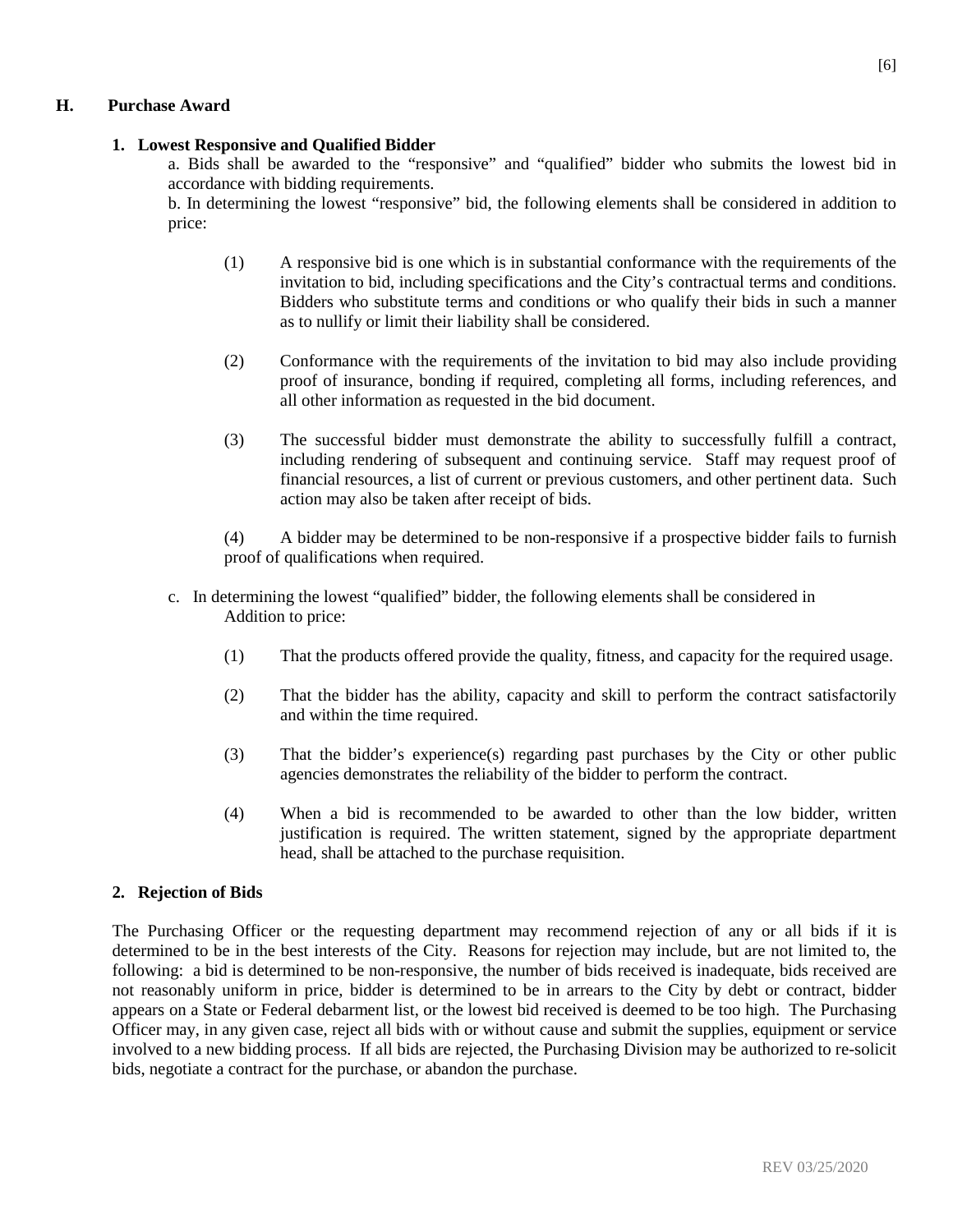# **3. Tie Bids**

In the event there are two or more responsible bidders, the decision will be based by the following, and in the following order:

- 1. The incumbent will be awarded the bid over that of another bidder.
- 2. In the case of a multi-item bid, if one bidder has been awarded other items from the same bid and the other party has not, the bidder with the multiple awards will be awarded the bid over that of another bid.
- 3. The bidder located in the State of Connecticut will be awarded the bid over that of another "out of state" bidder.
- 4. By coin toss. The winner of the coin toss will be awarded the bid over that of another bidder.

# **4. Meriden Based Business**

The City of Meriden has adopted Code 3-13A which is a local preference for City based business. Any business with its principal place of business located within the boundaries of the City of Meriden is eligible. When determining the lowest responsible bidder, the Purchasing Department shall also consider any City based business which has submitted a bid not more than 10% higher than the low bid. Such City based business shall agree to accept the award at the amount of the low bid no later than 24 hours following the bid opening. This section does not apply where any State or Federal monies are expended.

# **I. Change Orders**

Purchase Orders represent a contract between the City and the Vendor. Any substantial change to a Purchase Order shall be documented as a change order. Change Orders to Contracts shall be reviewed by the Purchasing Division and shall be approved by the Department Head and the City Manager. Changes to a Purchase Order will require a new Purchase Order for the additional amount. The Director of Finance may be required to sign off on certain Change Orders.

Shipping and handling may cause the purchase order to exceed the authorized purchase order amount. These items do not require a Change Order, even if they exceed 10% of the original purchase order amount.

For Construction – a formal change order to the contract will be issued, along with a new Purchase Order to cover Change Order dollar amount.

A change to a purchase order may be initiated by Purchasing for clarification or to decrease or delete items on a Purchase Order.

# **J. Bid Waivers**

If the amount of a purchase exceeds the Charter threshold requirement for competitive bidding, the City may waive the requirement when the circumstances of a particular case do not permit sufficient time to fulfill the rules and regulations concerning competitive bids, or when a competitive bid is inappropriate or impractical.

The City carefully reviews all bid waiver requests to ensure that they meet the requirements of the City Charter. Before the City Manager will file a bid waiver with the City Council, the following procedure must be followed:

1. The Department Head will submit a draft bid waiver to the Purchasing Officer with all pertinent supporting documentation. A template Bid Waiver is available in a fillable format through the employee intranet site. The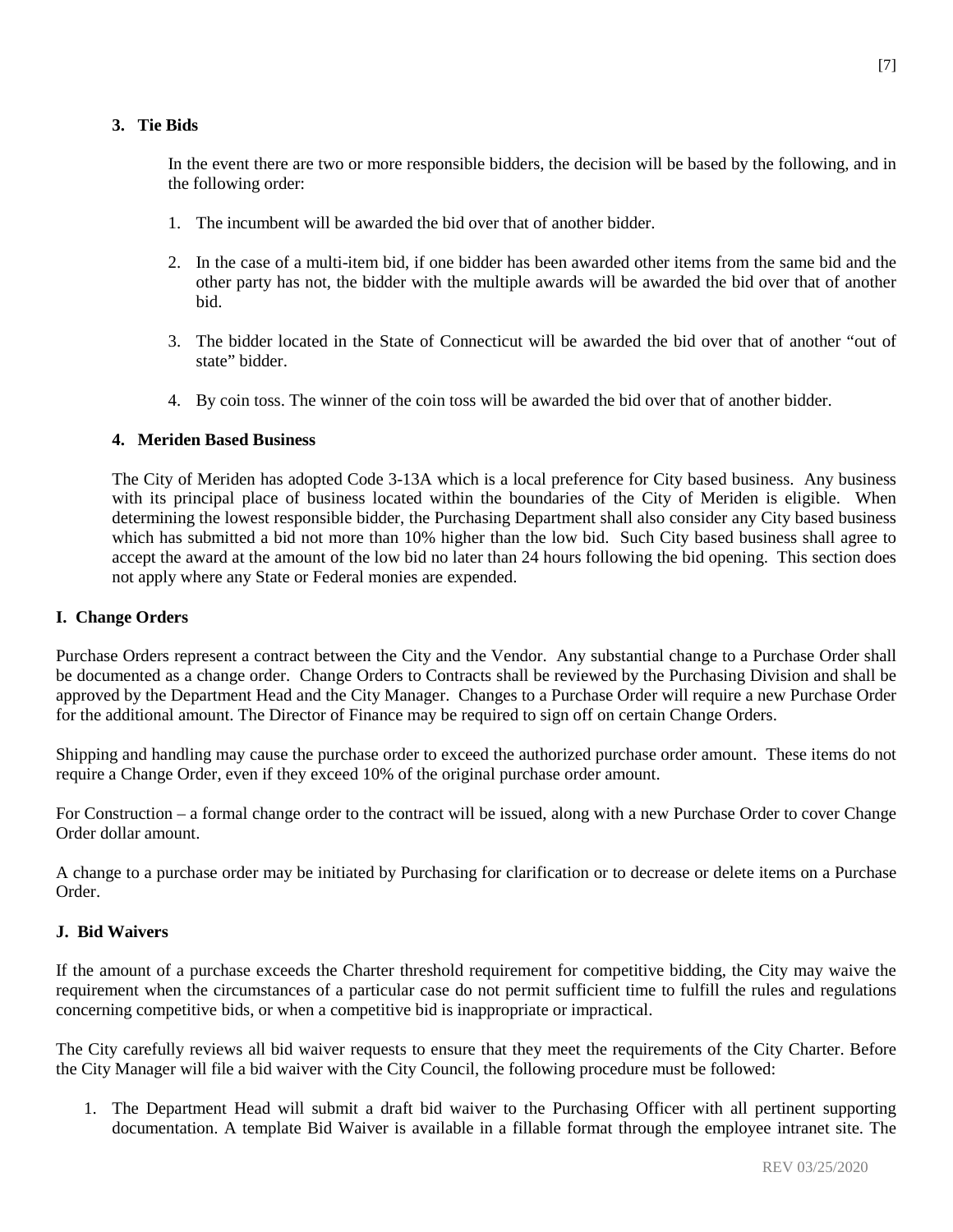Purchasing Officer will meet with the Department Head requesting the bid waiver for review and to determine whether the request meets the requirements of the City Charter.

- 2. Following a successful review by the Purchasing Officer, the bid waiver will be presented to the Finance Director for signature. It is at the discretion of the Finance Director to request a meeting with the Purchasing Officer and Department Head for further clarification if necessary.
- 3. Following Finance Director Approval the bid waiver will be forwarded to the City Manager for final review and decision will be made as to whether it shall be approved.
- 4. All approved bid waivers are filed as a permanent record with the City Council.
- 5. Once a bid waiver has been approved, a purchase requisition should be prepared to begin the purchasing process.

# **SUBSECTION 8 – QUOTE AND FORMAL BID PROCESS**

Except as otherwise exempted in the policy, supplies, services, and equipment with an estimated value of \$10,000 to \$24,999.99 shall be purchased following a Quote Process and purchases of \$25,000 or more shall be made following a Formal Bid Process.

To initiate the quote/formal bid process, the department making the request shall provide specifications for the item to be purchased and documentation showing the existence of an unencumbered appropriation for the item in the current approved budget. The Purchasing Division or requesting department shall solicit informal/formal bids as prescribed.

Quotes may be faxed, e-mailed, or mailed to prospective bidders, or solicited over the phone. Formal bids shall be published at least once in a newspaper of general circulation as required by Charter, and if applicable, in appropriate trade publications. The date of publication shall be at least 10 days before the due date. All formal bids shall be sealed and shall be publicly opened and read at the date, time, and place indicated in the published notice.

Bids shall be reviewed for compliance with specifications by the requesting department. All deviations from the specifications shall be fully documented by the requesting department and the impact of the deviations on the performance or suitability of the bid item shall be detailed. Staff will prepare and forward a recommendation for approval of purchase. Quote awards shall be approved by the Department/Division Head.

Formal Bids – A letter of recommendation must be signed by the requesting Department Head and sent to Purchasing, who will make the formal award.

# **SUBSECTION 9 – CREDIT CARD USAGE**

Under certain circumstances, the use of a City credit card may be the most appropriate method for certain purchases. The following policies and procedures are established to insure internal control and timely payment of charges.\*\*

- A. Failure to comply with established procedures may result in discontinuance of use by the employee/department.
- B. All receipts must be turned in when credit card is turned in.
- C. No personal items shall be charged on any City credit card.

\*\*SEE P-CARD POLICY for greater detail.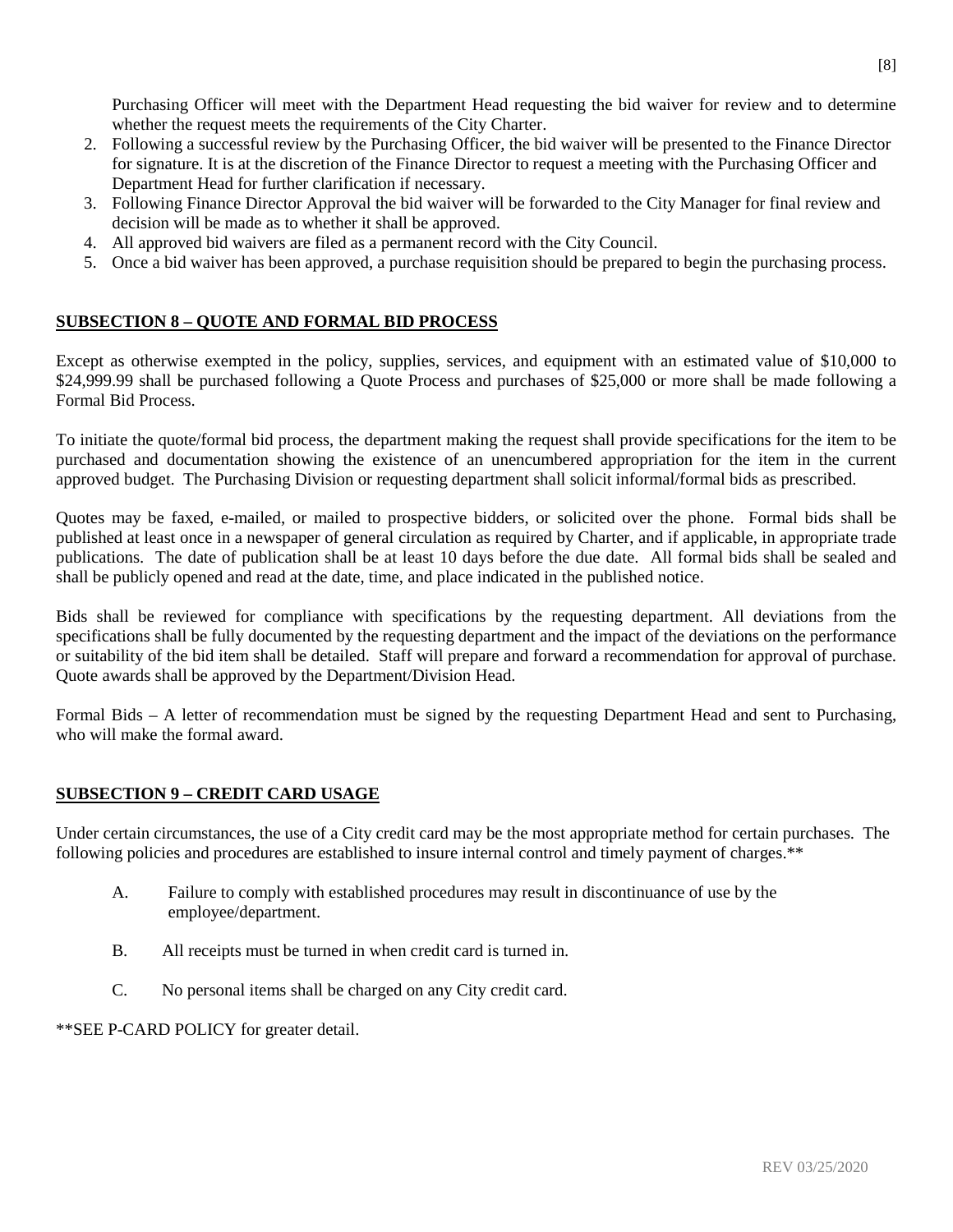#### **SUBSECTION 10 – SPECIFICATIONS**

It is the responsibility of each department to provide detailed, accurate specifications when requisitioning supplies, equipment and services. Accurate specifications are essential for effective bidding.

A. Sole Source Specifications

Sole source specifications shall be avoided whenever possible, as they minimize or eliminate competition. The City Manager, Finance Director and Purchasing Officer may waive bidding requirements if sufficient written justification for a sole source purchase exists. An example of sole source is where equipment or supplies are required in order to be compatible with existing equipment or to perform a complex or unique function. Written documentation signed by the appropriate department head shall accompany the requisition for any sole source request over \$25,000.

B. Standardization

Standardization of specifications for items common to several division and/or departments can facilitate the purchasing process. The Purchasing Division and departments shall work together to establish standard specifications for such items.

C. Brand Name, or Equal, Specifications

In purchasing equipment or supplies needed to be compatible with existing equipment, or to perform complex or unique functions, the Purchasing Officer may limit bidding to a specific product type or a brand name product.

Use of brand names in specifications shall be for the purpose of describing the standard of quality, performance, and characteristics the City desires and not be intended to limit or restrict competition. If a brand name is incorporated into a specification, a minimum of two acceptable brands shall be listed whenever possible and shall be followed by the statement "or approved equal" unless the sole source rule applies.

Using specifications provided by a specific manufacturer should be avoided, however, if used, the name of the manufacturer, model number, etc., should be indicated. The bid document shall clearly state that the use of the manufacturer's specifications are for the sole purpose of establishing the level of quality desired. The Purchasing Officer reserves the right to determine and approve any product submitted as an "or equal."

D. Vendor Assistance in Writing Specifications

There may be occasions when vendor assistance is required to develop a specification. Such specifications shall be written in general terms and the vendor shall be informed that the information they provide may be used to develop specifications for a competitive bid process. The vendor shall be allowed to submit a bid, but will not be given any preference over the other bids.

# **SUBSECTION 11 – PROFESSIONAL CONSULTANT SELECTION**

- A. Selection of Consultants for Professional Services (General):
	- 1. The following criteria shall be used to determine approval authority for Professional Consultant Service Contracts:

Contracts less than \$10,000 may be awarded by Department Head through the use of a Purchase Order. Use of On-call Consultants shall be used, when practical.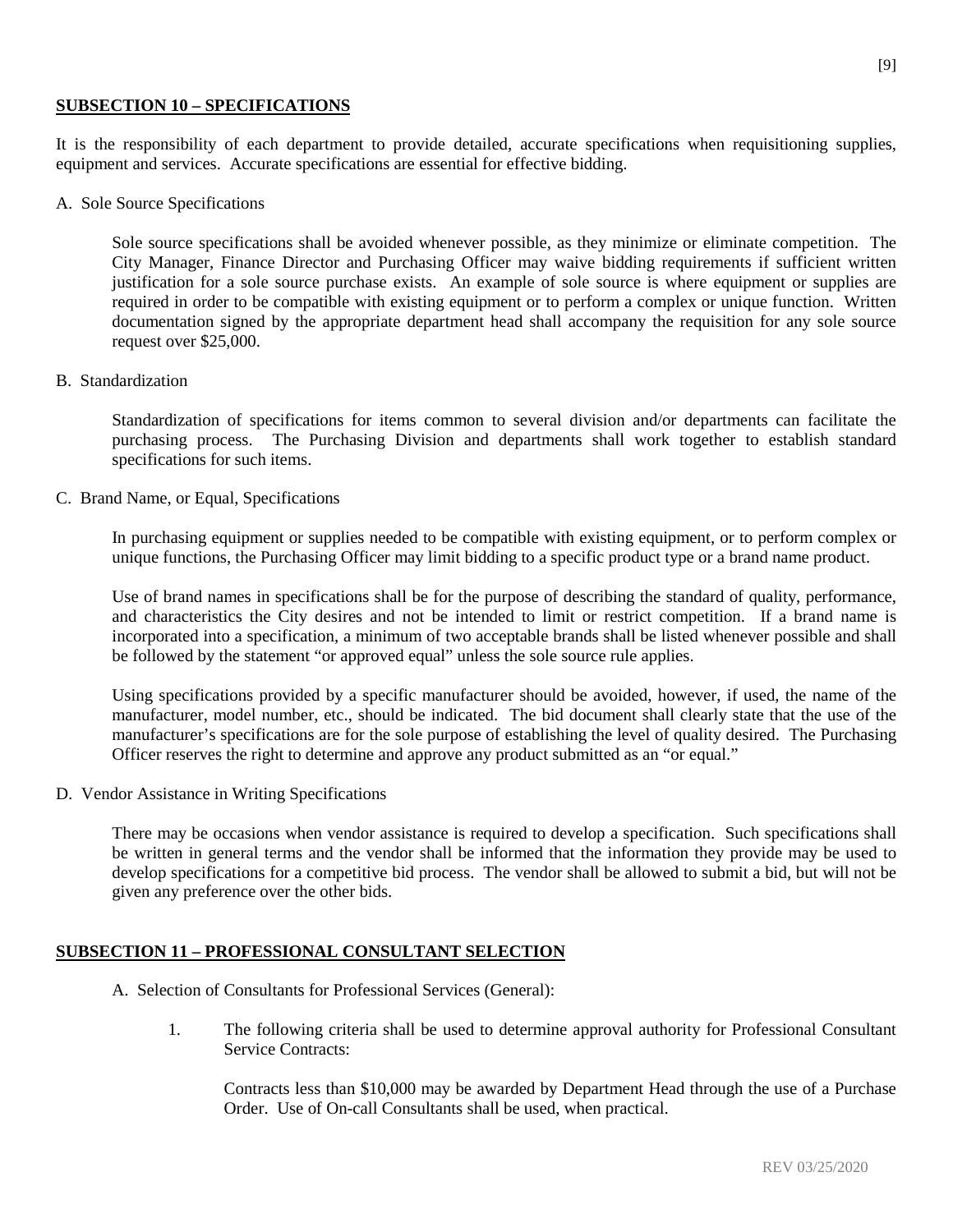Contracts between \$10,000 and \$24,999.99 On-call Consultants must be used, unless otherwise authorized by the Purchasing Officer. A formal contract must be prepared by the Purchasing Department.

For Contracts over \$25,000, the department must consult with Purchasing Officer to see if the On-call list should be used or if a formal RFP is needed.

- 2. This policy specifically prohibits splitting a purchase to circumvent the limits set forth in item 1, above.
- 3. The appropriate department head shall prepare a scope of work consistent with budget and project authorization of the City Council. The Request for Proposal (RFP) shall outline the City requirements and project description. The list of solicited firms will be drawn from firms who, in the opinion of the Purchasing Officer, can perform the work. A Request for Qualifications may first be necessary if the required services are particularly specialized or if the qualifications of the available consultants are unknown. The list of solicited firms may be limited to a minimum of 3 to 5 due to time constraints or specialties involved.
- 4. The initial review of proposals shall be conducted by a panel, selected by the Purchasing Officer, who shall make a recommendation regarding which consultants should be invited to interview.

Formal interviews (for Contracts of \$25,000 or more) will be conducted by a committee which deals with the subject matter of the proposal or an ad hoc committee shall be formed to conduct the oral interviews for selected consultants. The committee will make a recommendation to the Purchasing Officer for final selection.

- 5. Qualifications should be the determining factor in the selection of a professional consultant. Staff shall then negotiate the final fee based upon the agreed scope of work.
- 6. Consultants shall comply with all regulations and laws dealing with conflict of interest disclosure and reporting. Consultants shall not be engaged if a conflict of interest exists.
- B. Selection of Consultants for Professional Services for Continuing Services:
	- 1. Professional firms providing engineering, land surveying, transit, planning, environmental, auditing, landscape architecture or other services may be retained on a continuing basis to provide professional services. The department head, with the approval of the Purchasing Officer may contract on a project-byproject or on a retainer basis for additional work/services without going through the RFP and selection process. Every three-five years these arrangements shall be reviewed and every effort shall be made to receive proposals from at least three consultants to perform the same services. This is to ensure the City is receiving "best value."

#### **SUBSECTION 12 – SURPLUS PROPERTY**

The Purchasing Officer is responsible for the transfer and disposition of surplus City property. "Surplus property" is used generically to describe any City property that that is no longer needed or useable by the holding department. The Purchasing Officer has the authority to declare item(s) surplus.

Surplus property that may result from the termination of a lease agreement shall be specifically reported to the Purchasing Officer prior to the termination of the lease. The report shall include all information about the lease, including purchase price at the commencement of the lease, residual value at the end of the lease, the total payments through the end of the lease and the fair market value at the end of the lease. In determining the fair market value, each department shall document the methods used to make such determination including tools such as Kelly Blue Book, classified advertisements, and local vendors with similar products available.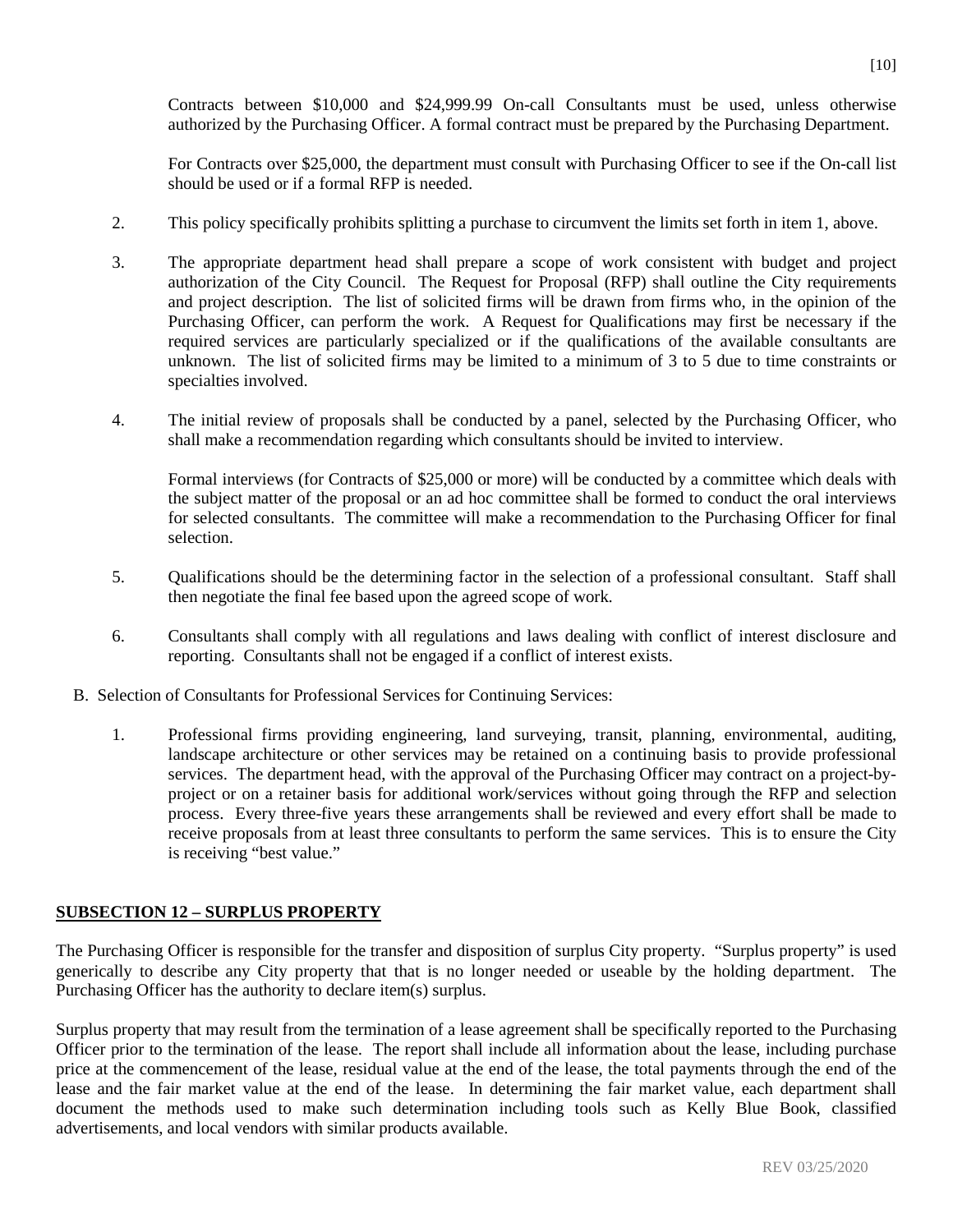Each department shall periodically review its equipment, material, and inventory, and shall promptly notify the Purchasing Department of any surplus property.

A. Methods of Disposition

The Purchasing Officer shall determine or approve one of the following methods of disposition that is most appropriate and in the best interests of the City.

1. Transfer to another department

Surplus property may be transferred between City departments. Departments wishing to transfer surplus property to or from another department shall complete the Surplus Property Form and submit it to the Finance Department for review.

2. Trade-In

Property declared as surplus may be offered as a trade-in for credit toward the acquisition of new property. All trade-in offers will be submitted for the review and approval of the Purchasing Division. If surplus property is to be applied to a Purchase Order, the trade-in value shall be itemized on the Purchase Order. The amount charged against the expenditure account will be the value of the purchase before application of the trade-in credit. The trade-in amount will be accounted for by the Finance Department.

3. Return to Manufacturer

Surplus property may, when possible, be returned to the manufacturer for buy-back or credit toward the purchase of new property.

4. Disposal

Surplus property may be offered for sale by the Purchasing Officer. All surplus property is for sale "as is" and "where is", with no warranty, guarantee, or representation of any kind, expressed or implied, as to the condition, utility or usability or the property offered for sale. Appropriate methods of sale are as follows:

(a) Public Auction – Surplus property may be sold at public auction, including those online. Public Auctions may be conducted by City staff, or the City may contract with a professional auctioneer including professional auction services.

(b) Sealed Bids – Sealed bids may be solicited for the sale of surplus property. Surplus property disposed of in this manner shall be sold to the highest responsible bidder.

(c) Selling for Scrap – Surplus property may be sold as scrap if the Purchasing Officer deems that the value of the raw material exceeds the value of the property as a whole.

(d) Negotiated Sale – Surplus property may be sold outright if the Purchasing Officer determines that only one known buyer is available or interested in acquiring the property.

(e) No Value Item – Where the Purchasing Officer determines that specific supplies or equipment are surplus and of minimal value to the City due to spoilage, obsolescence or other cause or where the Purchasing Officer determines that the cost of disposal of such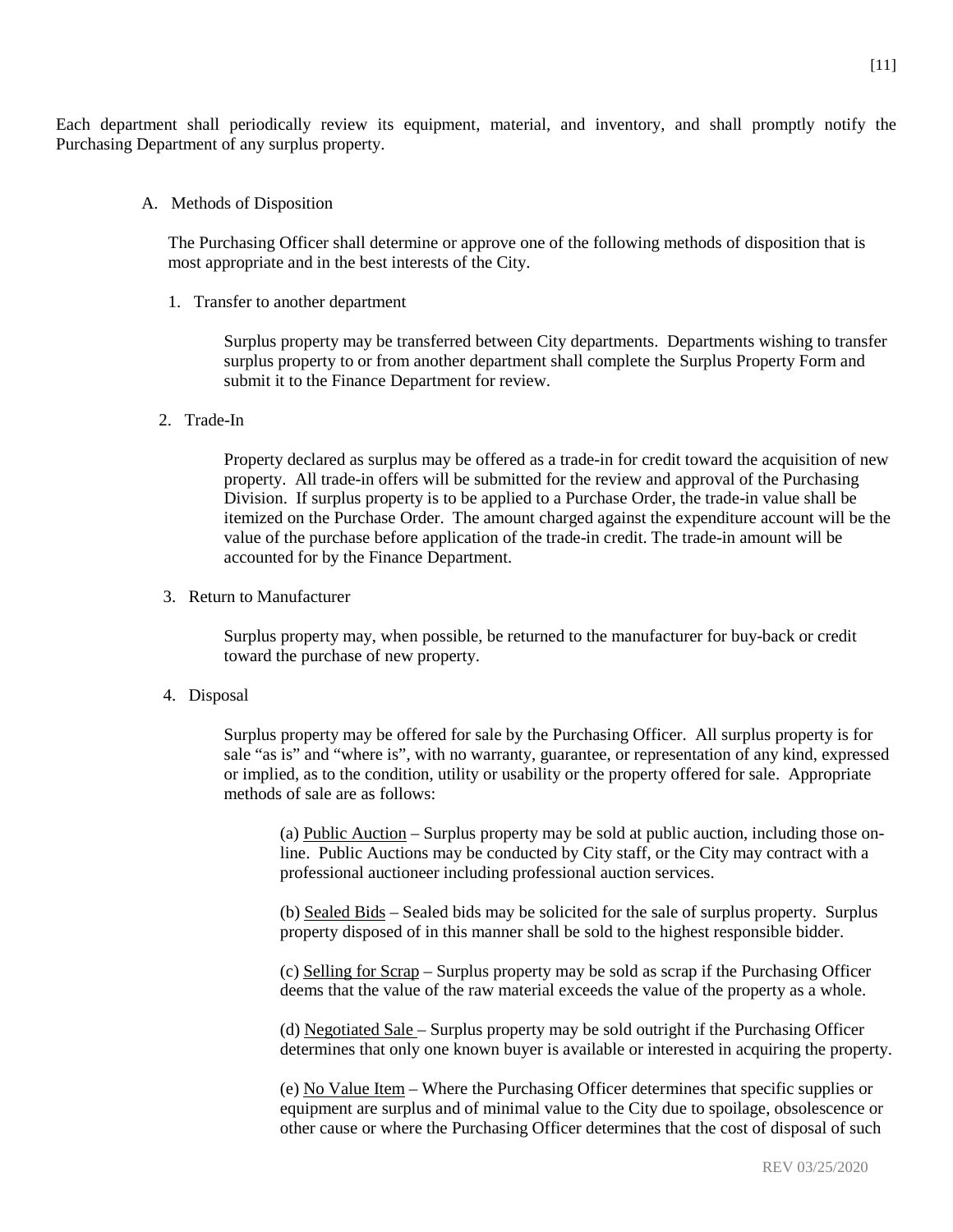supplies or equipment would exceed the recovery value, the Purchasing Officer shall dispose of the same in such a manner as he or she deems appropriate and in the best interest of the City.

- (f) Donation Occasionally.
- B. Proceeds

Proceeds from the sale or trade-in of surplus property shall be returned to the General Fund.

# **SUBSECTION 13 – FEDERAL PROCUREMENT STANDARDS**

Federal Procurement Standards Regulations 2 CFR 200.317 through 200.326, *Procurement Standards*, shall be incorporated herein by reference to the Purchasing Guidelines. Please See Addendum #1 – Federal Procurement Standards, dated June 30, 2019, and Addendum #2 – Federal Procurement Standards Checklist.

This subsection incorporates updates from the *2018 National Defense Authorization Act (NDAA)* enacted on December 12, 2017 effective upon the issuance of *OMB Memorandum M-18-18* issued June 20, 2018.

Equal Employment Opportunity: Except as otherwise provided under 41 CFR Part 60, all contracts that meet the definition of ''federally assisted construction contract'' in 41 CFR Part 60–1.3 must include the equal opportunity clause provided under 41 CFR 60–1.4(b), in accordance with Executive Order 11246, ''Equal Employment Opportunity'' (30 FR 12319, 12935, 3 CFR Part, 1964–1965 Comp., p. 339), as amended by Executive Order 11375, ''Amending Executive Order 11246 Relating to Equal Employment Opportunity,'' and implementing regulations at 41 CFR part 60, ''Office of Federal Contract Compliance Programs, Equal Employment Opportunity, Department of Labor.''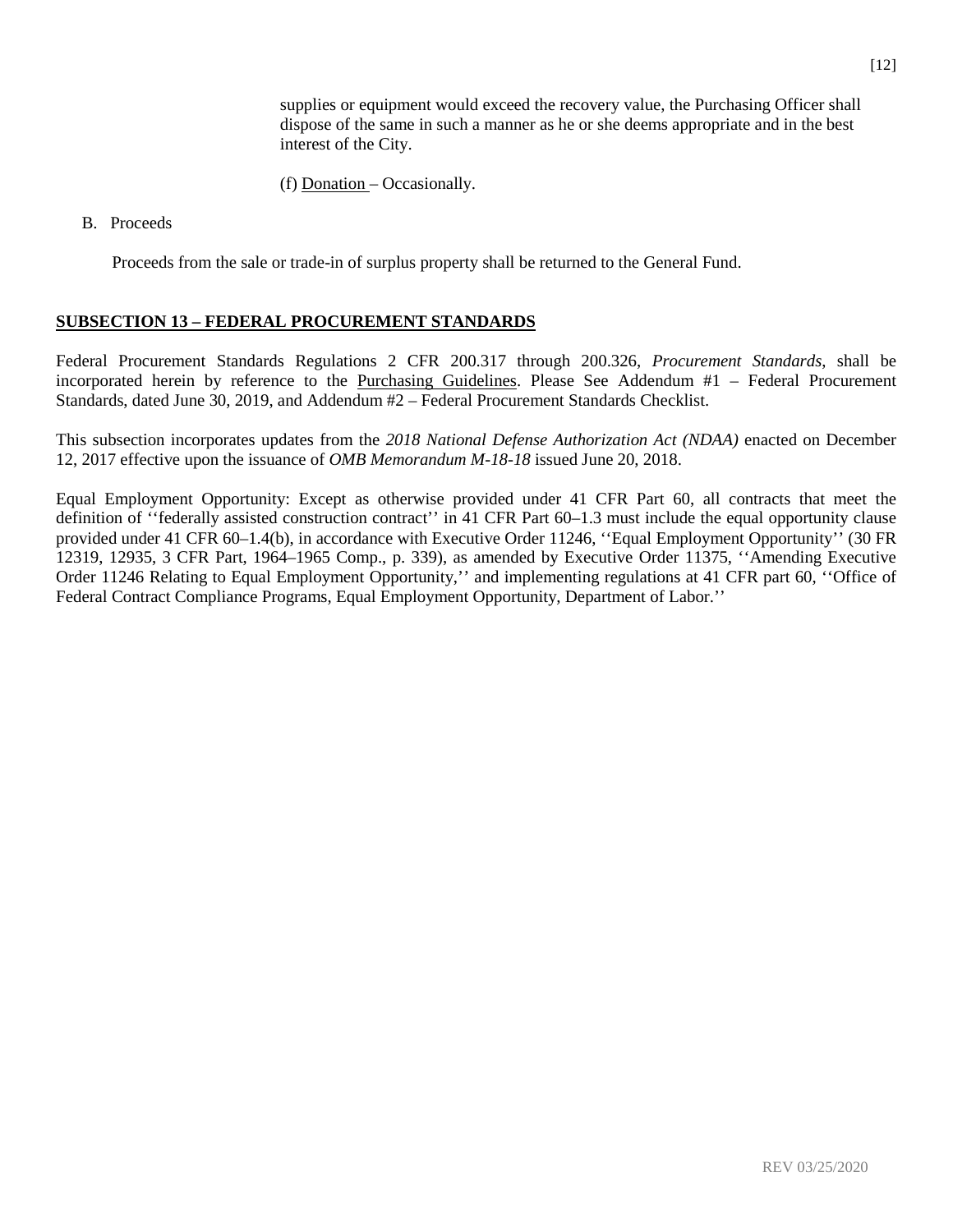# **CITY OF MERIDEN PURCHASING GUIDELINES SUBSECTION 13, ADDENDUM #1 FEDERAL PROCUREMENT STANDARDS JUNE 30, 2019**

# Office of Management and Budget's (OMB) *Uniform Administrative Requirements, Cost Principles, and Audit Requirements for Federal Awards* ("Uniform Guidance").

As part of the Federal Single Audit Report each fiscal year, the City's independent auditors report on the City's compliance under each major federal program, on its internal controls over compliance, and on its schedule of expenditures of federal awards as required by the Office of Management and Budget's (OMB) *Uniform Administrative Requirements, Cost Principles, and Audit Requirements for Federal Awards*  ("Uniform Guidance") and in accordance with the auditing standards applicable to financial audits issued by the Comptroller General of the United States. Management is responsible for compliance with federal statutes, regulations, and the terms and conditions of its federal awards applicable to its federal programs.

New guidance has been issued after an extended grace period which requires recipient and sub-recipient organizations to align their procurement policies and procedures to comply with the new Federal Grant procurement requirements. An entity with a fiscal year ending on June 30 will be required to implement the Uniform Guidance procurement standards on July 1, 2018 and be in compliance for their June 30<sup>th</sup>, 2019 year end audit. This Article incorporates updates from the *2018 National Defense Authorization Act (NDAA)* enacted on December 12, 2017 effective upon the issuance of *OMB Memorandum M-18-18* issued June 20, 2018. This *Addendum* confirms the City's compliance with Uniform Guidance through its Purchasing Policies and procurement practices, and other practices, policies and procedures.

| OMB#              | <b>Uniform Guidance</b>                   | <b>City Policy Reference(s)</b>                   |
|-------------------|-------------------------------------------|---------------------------------------------------|
| 200.318(a)        | General procurement standards.            | City Procurement Policy & Procedures:             |
|                   |                                           | "Purchasing Guidelines"                           |
|                   | (a) The non-Federal entity must use       |                                                   |
|                   | its own documented procurement            |                                                   |
|                   | procedures which reflect applicable       |                                                   |
|                   | State and local laws and regulations,     |                                                   |
|                   | provided that the procurements            |                                                   |
|                   | conform to applicable Federal law and     |                                                   |
|                   | the standards identified in this section. |                                                   |
| 200.318(b)        | (b) Non-Federal entities must maintain    | As a practice, City staff maintain oversight over |
|                   | oversight to ensure that contractors      | all contractors.                                  |
|                   | perform in accordance with the terms,     |                                                   |
|                   | conditions, and specifications of their   |                                                   |
|                   | contracts or purchase orders.             |                                                   |
| $200.318$ (c) (1) | $(c)$ (1) The non-Federal entity must     | City Policy / Employee Handbook:                  |
|                   | maintain written standards of conduct     | "Code of Ethics"                                  |
|                   | covering conflicts of interest and        | "Meriden Policies Sections":<br>$\bullet$         |
|                   | governing the performance of its          | Disciplinary Action, Suspension                   |
|                   | employees engaged in the selection,       | <b>Nepotism Policy</b>                            |
|                   | award and administration of contracts.    |                                                   |
|                   | No employee, officer, or agent must       |                                                   |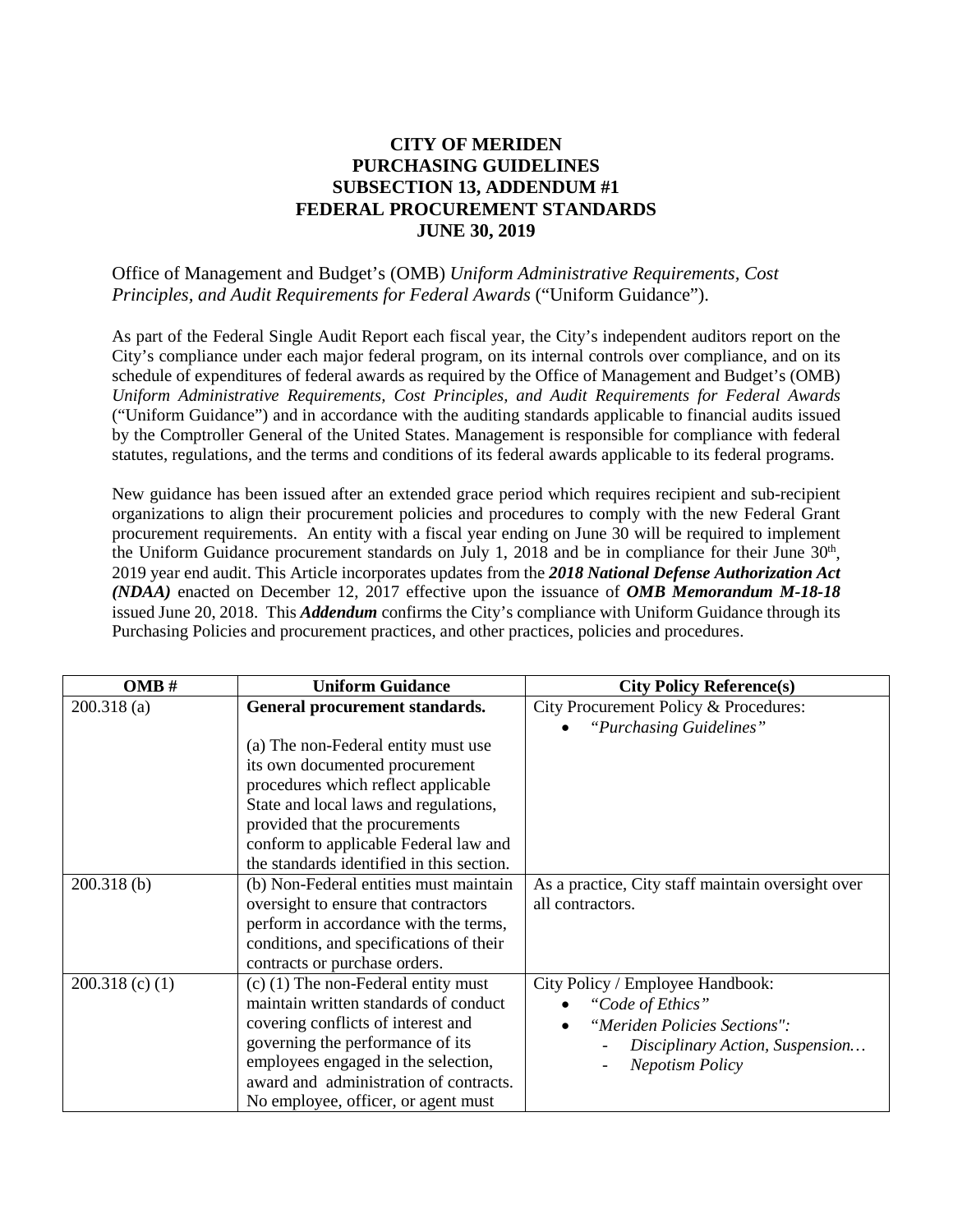| OMB#                               | <b>Uniform Guidance</b>                                                                                                                                                                                                                                                                                                                                                                                                                                                                                                                                                                                                                                                                                                                                                                                                                                                                                                                                                                                                                                                                                                                         | <b>City Policy Reference(s)</b>                                                                                 |
|------------------------------------|-------------------------------------------------------------------------------------------------------------------------------------------------------------------------------------------------------------------------------------------------------------------------------------------------------------------------------------------------------------------------------------------------------------------------------------------------------------------------------------------------------------------------------------------------------------------------------------------------------------------------------------------------------------------------------------------------------------------------------------------------------------------------------------------------------------------------------------------------------------------------------------------------------------------------------------------------------------------------------------------------------------------------------------------------------------------------------------------------------------------------------------------------|-----------------------------------------------------------------------------------------------------------------|
|                                    | participate in the selection, award, or<br>administration of a contract supported<br>by a Federal award if he or she has a<br>real or apparent conflict of interest.<br>Such a conflict of interest would arise<br>when the employee, officer, or agent,<br>any member of his or her immediate<br>family, his or her partner, or an<br>organization which employs or is<br>about to employ any of the parties<br>indicated herein, has a financial or<br>other interest in or a tangible personal<br>benefit from a firm considered for a<br>contract. The officers, employees, and<br>agents of the non-Federal entity must<br>neither solicit nor accept gratuities,<br>favors, or anything of monetary value<br>from contractors or parties to<br>subcontracts. However, non-Federal<br>entities may set standards for situations<br>in which the financial interest is not<br>substantial or the gift is an unsolicited<br>item of nominal value. The standards<br>of conduct must provide for<br>disciplinary actions to be applied for<br>violations of such standards by<br>officers, employees, or agents of the<br>non-Federal entity. |                                                                                                                 |
| $200.318$ (c) (2)<br>$200.318$ (d) | $(c)$ (2) If the non-Federal entity has a<br>parent, affiliate, or subsidiary<br>organization that is not a state, local<br>government, or Indian tribe, the non-<br>Federal entity must also maintain<br>written standards of conduct covering<br>organizational conflicts of interest.<br>(d) The non-Federal entity's procedures<br>must avoid acquisition of unnecessary<br>or duplicative items. Consideration<br>should be given to consolidating or<br>breaking out procurements to obtain a<br>more economical purchase. Where<br>appropriate, an analysis will be made<br>of lease versus purchase alternatives,<br>and any other appropriate analysis to<br>determine the most economical<br>approach.                                                                                                                                                                                                                                                                                                                                                                                                                                | Not applicable.<br>City Procurement Policy & Procedures:<br>"Purchasing Policy"<br>Subsection $7(C)$<br>$\circ$ |
|                                    |                                                                                                                                                                                                                                                                                                                                                                                                                                                                                                                                                                                                                                                                                                                                                                                                                                                                                                                                                                                                                                                                                                                                                 |                                                                                                                 |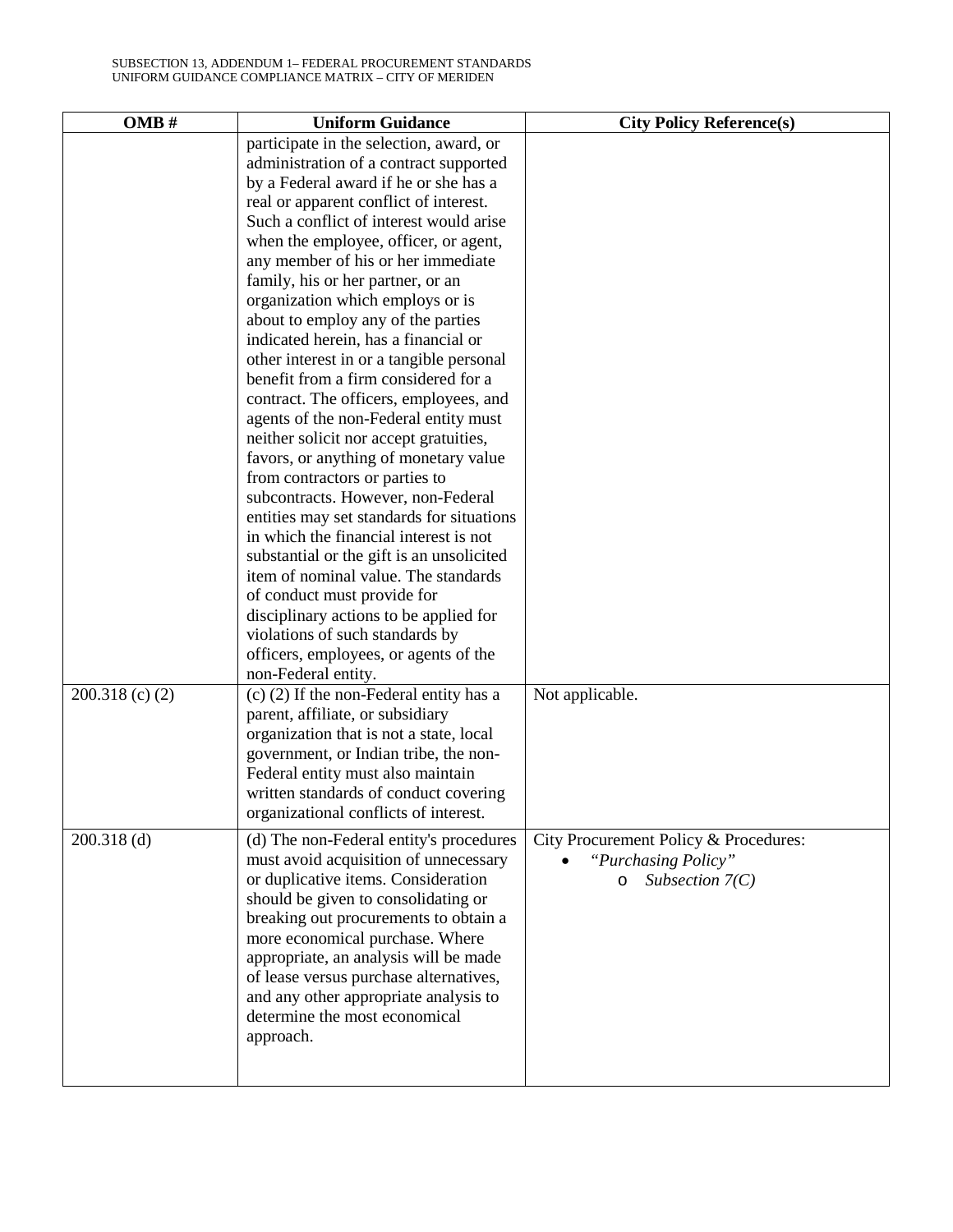| OMB#        | <b>Uniform Guidance</b>                                                                                                                                                                                                                                                                                                                                                                              | <b>City Policy Reference(s)</b>                                                                                                                                                                                                                                                                                                                                                                                                                                                                                                                   |
|-------------|------------------------------------------------------------------------------------------------------------------------------------------------------------------------------------------------------------------------------------------------------------------------------------------------------------------------------------------------------------------------------------------------------|---------------------------------------------------------------------------------------------------------------------------------------------------------------------------------------------------------------------------------------------------------------------------------------------------------------------------------------------------------------------------------------------------------------------------------------------------------------------------------------------------------------------------------------------------|
| 200.318 (e) | (e) To foster greater economy and<br>efficiency, and in accordance with<br>efforts to promote cost-effective use of<br>shared services across the Federal<br>Government, the non-Federal entity is<br>encouraged to enter into state and local<br>intergovernmental agreements or inter-<br>entity agreements where appropriate<br>for procurement or use of common or<br>shared goods and services. | As a practice, the City encourages cooperative<br>purchasing and the use of inter-local agreements<br>with the State of Connecticut or neighboring<br>municipalities and/or other governmental<br>cooperatives when feasible, cost effective and<br>deemed in the best interest of the City.                                                                                                                                                                                                                                                      |
| 200.318(f)  | (f) The non-Federal entity is<br>encouraged to use Federal excess and<br>surplus property in lieu of purchasing<br>new equipment and property whenever<br>such use is feasible and reduces project<br>costs.                                                                                                                                                                                         | As a practice, the City reviews surplus property<br>and second hand products and equipment and<br>determines if the purchase of these products is<br>feasible and cost effective. The City will comply<br>with this requirement as applicable.                                                                                                                                                                                                                                                                                                    |
| 200.318(g)  | (g) The non-Federal entity is<br>encouraged to use value engineering<br>clauses in contracts for construction<br>projects of sufficient size to offer<br>reasonable opportunities for cost<br>reductions. Value engineering is a<br>systematic and creative analysis of<br>each contract item or task to ensure<br>that its essential function is provided at<br>the overall lower cost.             | The City's "Information to Bidders" Section 4.<br>"Bidders are to examine all documents and visit<br>the site and shall make a thorough examination of<br>the conditions so that he may familiarize himself<br>with all of the existing conditions and<br>difficulties so that he may determine the amount<br>of work necessary to carry out the true intent of<br>the specifications"<br>When and where possible the City shall<br>incorporate value engineering into the projects<br>specified herein as deemed in the Town's best<br>interest. |
| 200.318(h)  | (h) The non-Federal entity must award<br>contracts only to responsible<br>contractors possessing the ability to<br>perform successfully under the terms<br>and conditions of a proposed<br>procurement. Consideration will be<br>given to such matters as contractor<br>integrity, compliance with public<br>policy, record of past performance, and<br>financial and technical resources.           | City Procurement Policy & Procedures:<br>"Purchasing Guidelines"<br>Subsection $7(H)$<br>O<br>"Information to Bidders"<br>$\bullet$<br>Section 3 Bidder Qualifications<br>$\circ$<br>The City will award the bid to the lowest<br>responsible and responsive qualified bidder.                                                                                                                                                                                                                                                                    |
| 200.318(i)  | (i) The non-Federal entity must<br>maintain records sufficient to detail the<br>history of procurement. These records<br>will include, but are not necessarily<br>limited to the following: rationale for<br>the method of procurement, selection<br>of contract type, contractor selection or<br>rejection, and the basis for the contract<br>price.                                                | The City's Purchasing department maintains bid<br>files and documentation for all of the City's<br>solicitations in accordance with City procedures<br>and with the State of Connecticut records<br>retention laws.                                                                                                                                                                                                                                                                                                                               |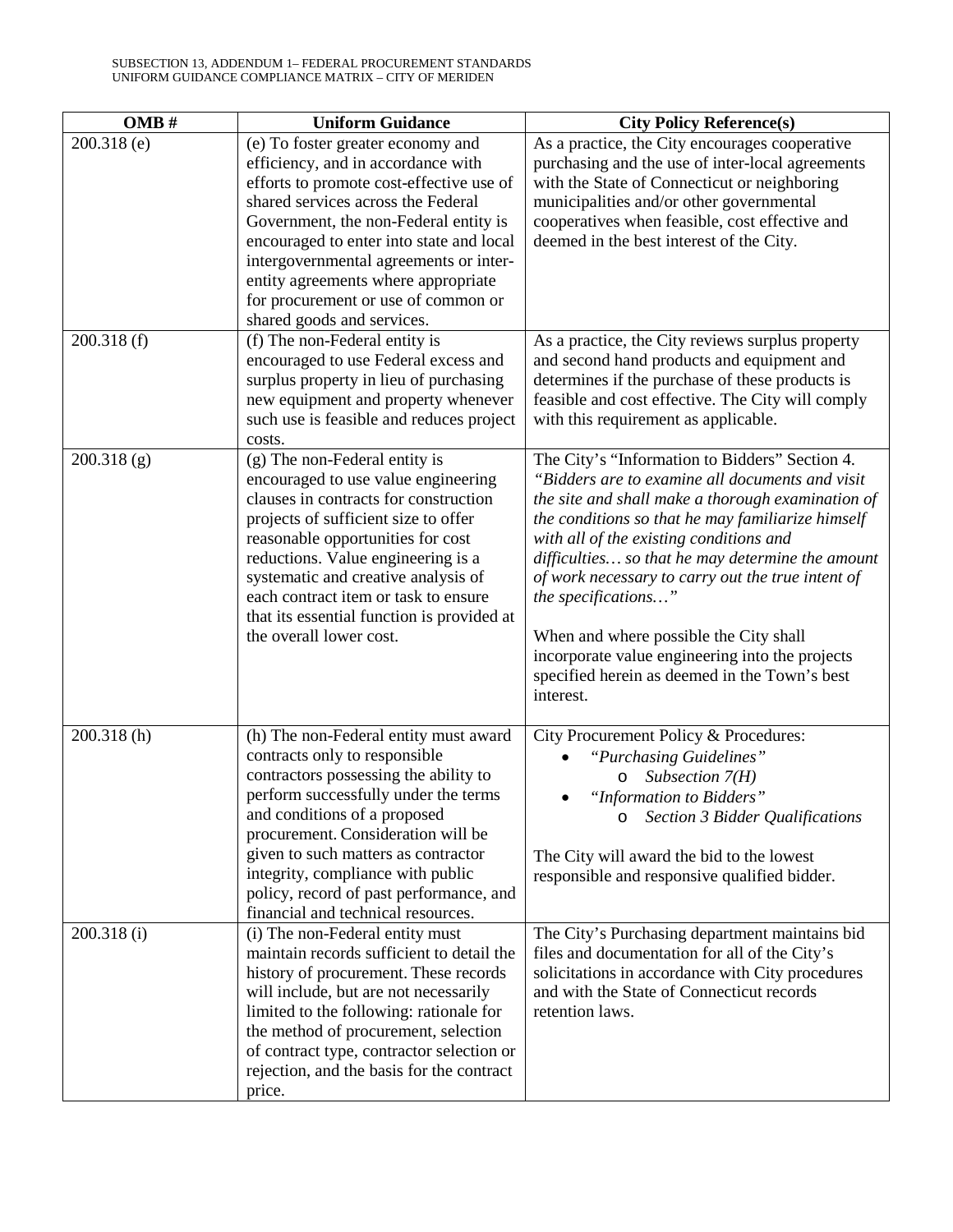| OMB#              | <b>Uniform Guidance</b>                                                                                                                                                                                                                                                                                                                                                                                                                                                                         | <b>City Policy Reference(s)</b>                                                                                                                                                                                                                                   |
|-------------------|-------------------------------------------------------------------------------------------------------------------------------------------------------------------------------------------------------------------------------------------------------------------------------------------------------------------------------------------------------------------------------------------------------------------------------------------------------------------------------------------------|-------------------------------------------------------------------------------------------------------------------------------------------------------------------------------------------------------------------------------------------------------------------|
|                   |                                                                                                                                                                                                                                                                                                                                                                                                                                                                                                 |                                                                                                                                                                                                                                                                   |
| 200.318(i)        | (j) The non-Federal entity may use<br>time and material type contracts only<br>after a determination that no other<br>contract is suitable and if the contract<br>includes a ceiling price that the<br>contractor exceeds at its own risk.                                                                                                                                                                                                                                                      | As a practice, City departments have the<br>flexibility to consider and recommend time and<br>material type contracts when it is determined to<br>benefit the City. The City will comply with this<br>requirement as applicable.                                  |
| 200.318 (k)       | (k) The non-Federal entity alone must<br>be responsible, in accordance with<br>good administrative practice and sound<br>business judgment, for the settlement<br>of all contractual and administrative<br>issues arising out of procurements.                                                                                                                                                                                                                                                  | The City's Standard Agreement form includes<br>language outlining in the event of any dispute<br>concerning the work, the City's judgment shall be<br>final.                                                                                                      |
| 200.319(a)        | Competition.<br>(a) All procurement transactions must<br>be conducted in a manner providing<br>full and open competition consistent<br>with the standards of this section. In<br>order to ensure objective contractor<br>performance and eliminate unfair<br>competitive advantage, contractors<br>that develop or draft specifications,<br>requirements, statements of work, or<br>invitations for bids or requests for<br>proposals must be excluded from<br>competing for such procurements. | This requirement will be included in any bid<br>specification for purchases procured with Federal<br>grant funding.                                                                                                                                               |
| $200.319$ (a) (1) | (a) (1) Placing unreasonable<br>requirements on firms in order for<br>them to qualify to do business;                                                                                                                                                                                                                                                                                                                                                                                           | The City's procurement process includes<br>requirements that provide for full and open<br>competition.                                                                                                                                                            |
| $200.319$ (a) (2) | (a) (2) Requiring unnecessary<br>experience and excessive bonding;                                                                                                                                                                                                                                                                                                                                                                                                                              | The City's procurement process includes<br>requirements that provide for full and open<br>competition. Standard bonding requirements are<br>included, as required - (10% bid bond and 100%<br>Payment and Performance bonds).                                     |
| $200.319$ (a) (3) | (a) (3) Noncompetitive pricing<br>practices between firms or between<br>affiliated companies                                                                                                                                                                                                                                                                                                                                                                                                    | City Procurement Policy & Procedures:<br>"Non-Collusive Bid Statement"                                                                                                                                                                                            |
| $200.319$ (a) (4) | (a) (4) Noncompetitive contracts to<br>consultants that are on retainer<br>contracts;                                                                                                                                                                                                                                                                                                                                                                                                           | Firms on contract with the City have been selected<br>through a competitive solicitation. These firms<br>may be excluded from purchases procured with<br>Federal grant funding or required to provide<br>additional competitive quotations for these<br>projects. |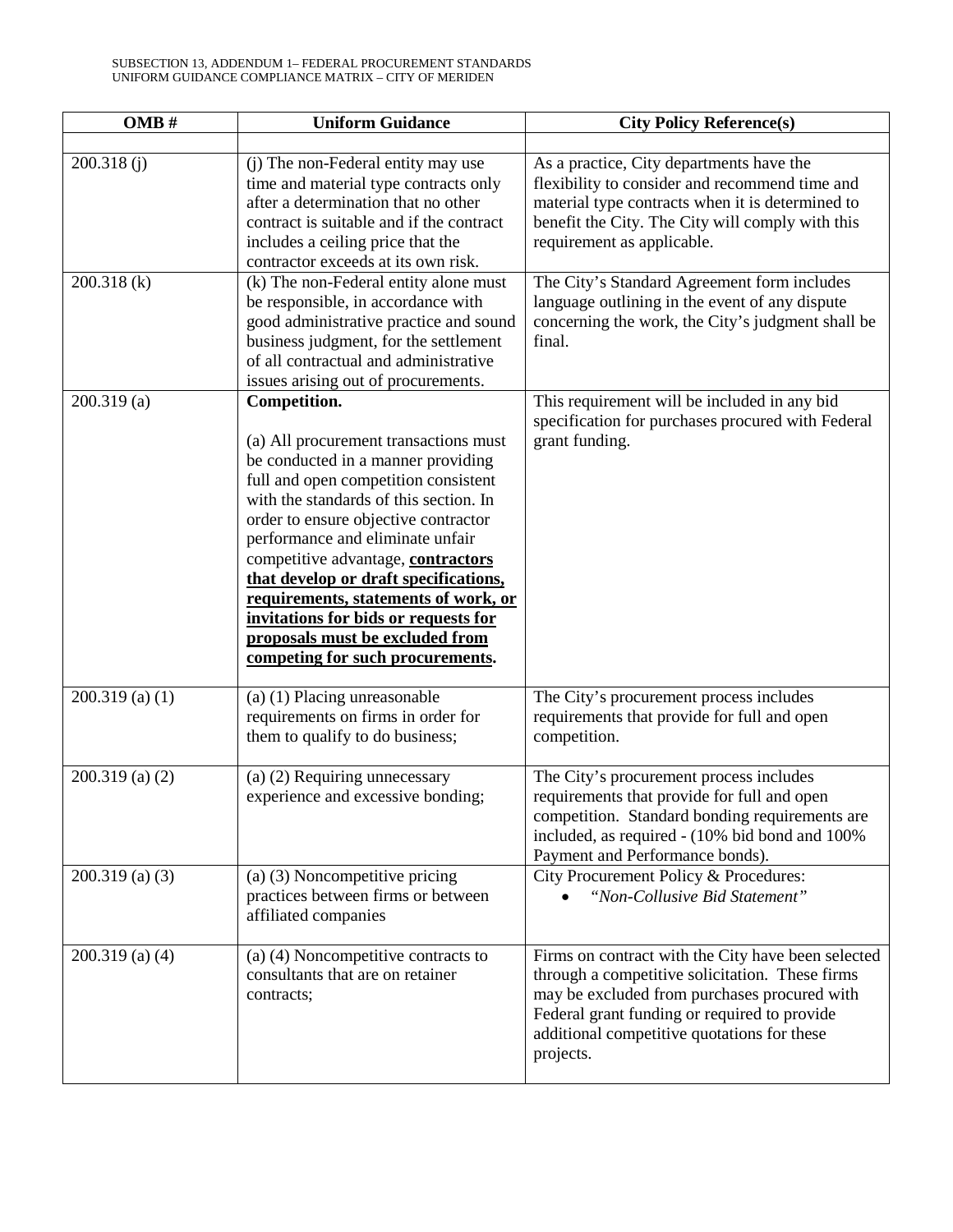| $200.319$ (a) (5)<br>(a) (5) Organizational conflicts of<br>City Policy / Employee Handbook:                  |  |
|---------------------------------------------------------------------------------------------------------------|--|
| interest;<br>"Code of Ethics"                                                                                 |  |
| "Employee Handbook Sections":                                                                                 |  |
| <b>Nepotism Policy</b>                                                                                        |  |
| $200.319$ (a) (6)<br>(a) (6) Specifying only a "brand<br>This requirement will be included in any bid         |  |
| name" product instead of allowing<br>specification for purchases procured with federal                        |  |
| "an equal" product to be offered and<br>grant funding.                                                        |  |
| describing the performance or other                                                                           |  |
| relevant requirements of the                                                                                  |  |
| procurement; and                                                                                              |  |
| (a) $(7)$ Any arbitrary action in the<br>$200.319$ (a) (7)<br>The City's procurement process seeks to prevent |  |
| arbitrary actions or practices and promote full and<br>procurement process.                                   |  |
| open competition.                                                                                             |  |
| The City's local preference ordinance for<br>200.319(b)<br>(b) The non-Federal entity must                    |  |
| conduct procurements in a manner that<br>procurement is only used for projects with 100%                      |  |
| prohibits the use of statutorily or<br>local funding. This requirement will be included                       |  |
| administratively imposed state, local,<br>in any bid specification for purchases procured                     |  |
| or tribal geographical preferences in<br>with federal grant funding.                                          |  |
| the evaluation of bids or proposals,                                                                          |  |
| except in those cases where applicable                                                                        |  |
| Federal statutes expressly mandate or                                                                         |  |
| encourage geographic preference.                                                                              |  |
| Nothing in this section preempts state                                                                        |  |
| licensing laws. When contracting for                                                                          |  |
| architectural and engineering (A/E)                                                                           |  |
| services, geographic location may be a                                                                        |  |
| selection criterion provided its                                                                              |  |
| application leaves an appropriate                                                                             |  |
| number of qualified firms, given the                                                                          |  |
| nature and size of the project, to                                                                            |  |
| compete for the contract.                                                                                     |  |
| The City's procurement process includes<br>$200.319$ (c) $(1, 2)$<br>(c) The non-Federal entity must have     |  |
| written procedures for procurement<br>requirements that provide for full and open                             |  |
| transactions. These procedures must<br>competition.                                                           |  |
| ensure that all solicitations:                                                                                |  |
| (1) Incorporate a clear and accurate<br><b>City Purchasing Guidelines:</b>                                    |  |
| description of the technical<br><b>Subsection 7: Purchasing Methods</b>                                       |  |
| requirements for the material, product,                                                                       |  |
| or service to be procured. Such                                                                               |  |
| description must not, in competitive                                                                          |  |
| procurements, contain features which                                                                          |  |
| unduly restrict competition. The<br>description may include a statement of                                    |  |
| the qualitative nature of the material,                                                                       |  |
| product or service to be procured and,                                                                        |  |
| when necessary, must set forth those                                                                          |  |
| minimum essential characteristics and                                                                         |  |
| standards to which it must conform if                                                                         |  |
| it is to satisfy its intended use. Detailed                                                                   |  |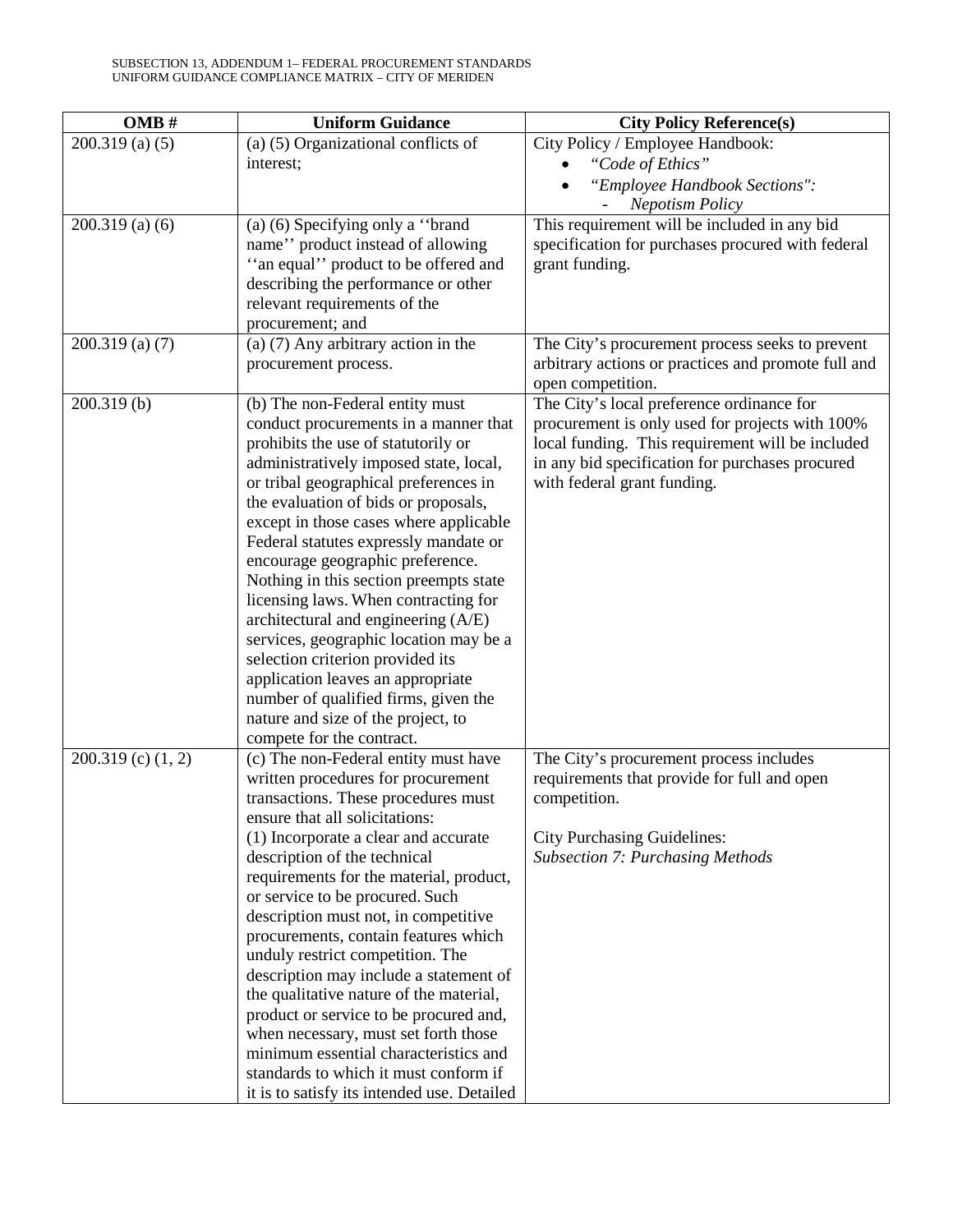| OMB#          | <b>Uniform Guidance</b>                             | <b>City Policy Reference(s)</b>                   |
|---------------|-----------------------------------------------------|---------------------------------------------------|
|               | product specifications should be                    |                                                   |
|               | avoided if at all possible. When it is              |                                                   |
|               | impractical or uneconomical to make a               |                                                   |
|               | clear and accurate description of the               |                                                   |
|               | technical requirements, a "brand name               |                                                   |
|               | or equivalent" description may be                   |                                                   |
|               | used as a means to define the                       |                                                   |
|               | performance or other salient                        |                                                   |
|               | requirements of procurement.                        |                                                   |
|               | The specific features of the named                  |                                                   |
|               | brand which must be met by offers                   |                                                   |
|               | must be clearly stated; and (2) Identify            |                                                   |
|               | all requirements which the offerors                 |                                                   |
|               | must fulfill and all other factors to be            |                                                   |
|               | used in evaluating bids or proposals.               |                                                   |
| $200.319$ (d) | (d) The non-Federal entity must ensure              | <b>City Purchasing Guidelines:</b>                |
|               | that all prequalified lists of persons,             | Subsection 11. Professional Consultant Selection  |
|               | firms, or products which are used in                | The City of Meriden maintains On-Call lists that  |
|               | acquiring goods and services are                    | include an adequate number of qualified sources,  |
|               | current and include enough qualified                | and require a new competitive process every three |
|               | sources to ensure maximum open and                  | to five years.                                    |
|               | free competition. Also, the non-Federal             |                                                   |
|               | entity must not preclude potential                  |                                                   |
|               | bidders from qualifying during the                  |                                                   |
|               | solicitation period.                                |                                                   |
| 200.320(a)    | Methods of procurement to be                        | <b>City Purchasing Guidelines:</b>                |
|               | followed.                                           | Subsection I. General Purchases, $A - Over-the-$  |
|               |                                                     | Counter.                                          |
|               | The non-Federal entity must use one                 | The City of Meriden threshold for micro-          |
|               | of the following methods of                         | purchases complies - Less than \$10,000.          |
|               | procurement.<br>(a) Procurement by micro-purchases. |                                                   |
|               | (less than \$3000) 2018 NDAA                        |                                                   |
|               | increased the threshold to (less than               |                                                   |
|               | \$10,000) Procurement by micro-                     |                                                   |
|               | purchase is the acquisition of supplies             |                                                   |
|               | or services, the aggregate dollar                   |                                                   |
|               | amount of which does not exceed the                 |                                                   |
|               | micro-purchase threshold (§ 200.67                  |                                                   |
|               | Micro-purchase). To the extent                      |                                                   |
|               | practicable, the non-Federal entity                 |                                                   |
|               | must distribute micro-purchases                     |                                                   |
|               | equitably among qualified suppliers.                |                                                   |
|               | Micro-purchases may be awarded                      |                                                   |
|               | without soliciting competitive                      |                                                   |
|               | quotations if the non-Federal entity                |                                                   |
|               | considers the price to be reasonable.               |                                                   |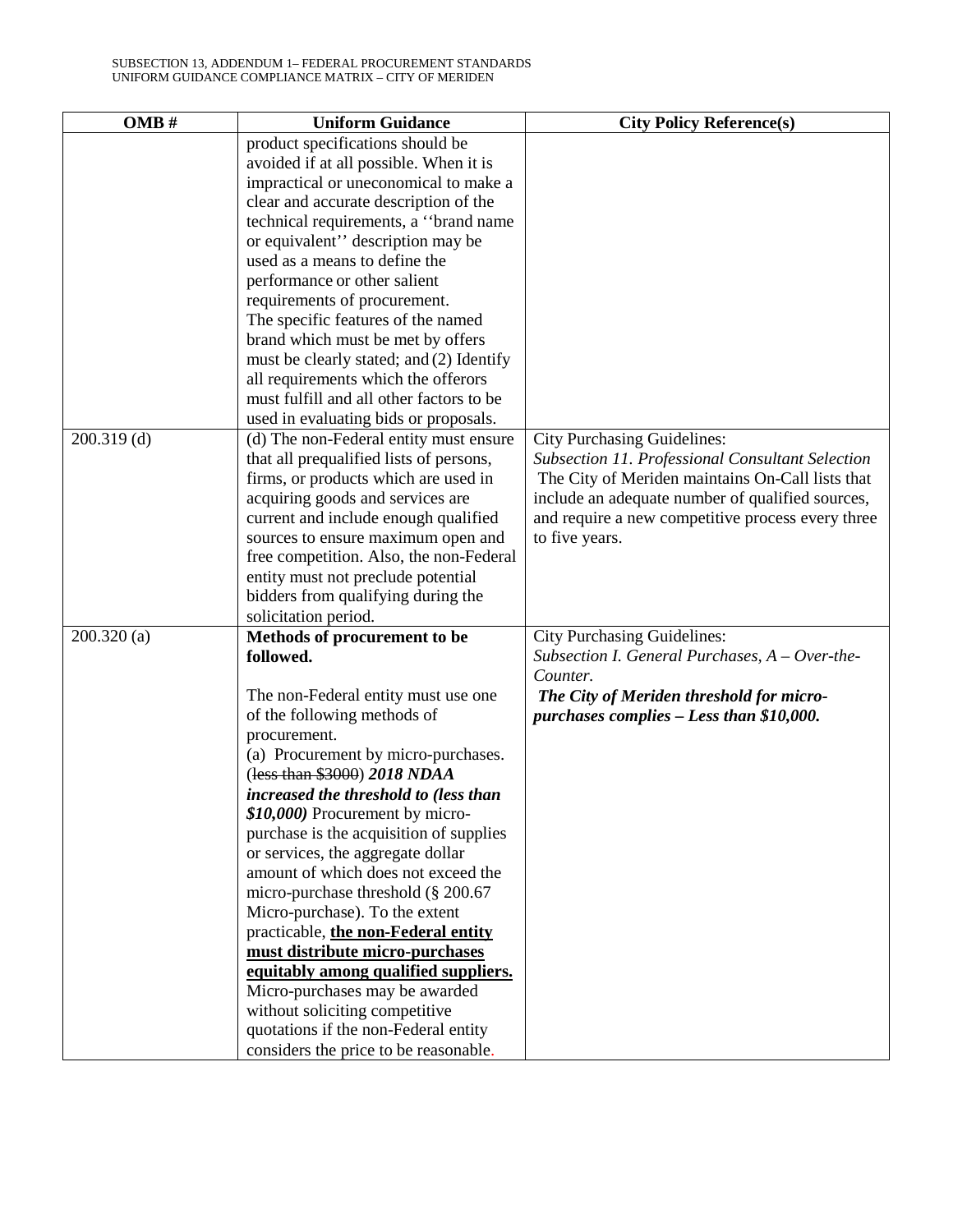| OMB#                    | <b>Uniform Guidance</b>                                                                                                                                                                                                                                                                                                                                                                                                                                                                                                                                                                                                                                                                                                                                                                                                                                                                                                                                                                                                                                                                                      | <b>City Policy Reference(s)</b>                                                                                                                                                                 |
|-------------------------|--------------------------------------------------------------------------------------------------------------------------------------------------------------------------------------------------------------------------------------------------------------------------------------------------------------------------------------------------------------------------------------------------------------------------------------------------------------------------------------------------------------------------------------------------------------------------------------------------------------------------------------------------------------------------------------------------------------------------------------------------------------------------------------------------------------------------------------------------------------------------------------------------------------------------------------------------------------------------------------------------------------------------------------------------------------------------------------------------------------|-------------------------------------------------------------------------------------------------------------------------------------------------------------------------------------------------|
| 200.320(b)              | (b) Procurement by small purchase<br>procedures. $(*3,500 - $150,000)$ 2018<br><b>NDAA</b> increased the threshold to:<br>$($10,000 - $250,000)$ Small purchase<br>procedures are those relatively simple<br>and informal procurement methods for<br>securing services, supplies, or other<br>property that do not cost more than the<br><b>Simplified Acquisition Threshold. If</b><br>small purchase procedures are used,<br>price or rate quotations must be<br>obtained from an adequate number of<br>qualified sources.                                                                                                                                                                                                                                                                                                                                                                                                                                                                                                                                                                                 | <b>City Purchasing Guidelines:</b><br>Subsection I. General Purchases, B - Open<br>Market.<br>The City of Meriden threshold for small<br>purchases complies - \$10,000 - \$24,999.              |
| 200.320 (c) $(i - iii)$ | (c) Procurement by sealed bids (formal<br>advertising). (Over \$150,000) 2018<br><b>NDAA</b> increased the threshold to:<br>(Over $$250,000$ ) Bids are publicly<br>solicited and a firm fixed price contract<br>(lump sum or unit price) is awarded to<br>the responsible bidder whose bid,<br>conforming to all the material terms<br>and conditions of the invitation for<br>bids, is the lowest in price. The sealed<br>bid method is the preferred method for<br>procuring construction, if the<br>conditions in paragraph $(c)$ (1) of this<br>section apply.<br>(1) In order for sealed bidding to be<br>feasible, the following conditions<br>should be present:<br>(i) A complete, adequate, and realistic<br>specification or purchase description<br>is available;<br>(ii) Two or more responsible bidders<br>are willing and able to compete<br>effectively for the business; and<br>(iii) The procurement lends itself to a<br>firm fixed price contract and the<br>selection of the successful bidder can<br>be made principally on the basis of<br>price.<br>(2) If sealed bids are used, the | <b>City Purchasing Guidelines:</b><br>Subsection I. General Purchases, C - Formal<br><b>Bids or Proposals.</b><br>The City of Meriden threshold for sealed bids<br>complies - \$25,000 or over. |
|                         | following requirements apply:<br>(i) Bids must be solicited from an<br>adequate number of known suppliers,                                                                                                                                                                                                                                                                                                                                                                                                                                                                                                                                                                                                                                                                                                                                                                                                                                                                                                                                                                                                   |                                                                                                                                                                                                 |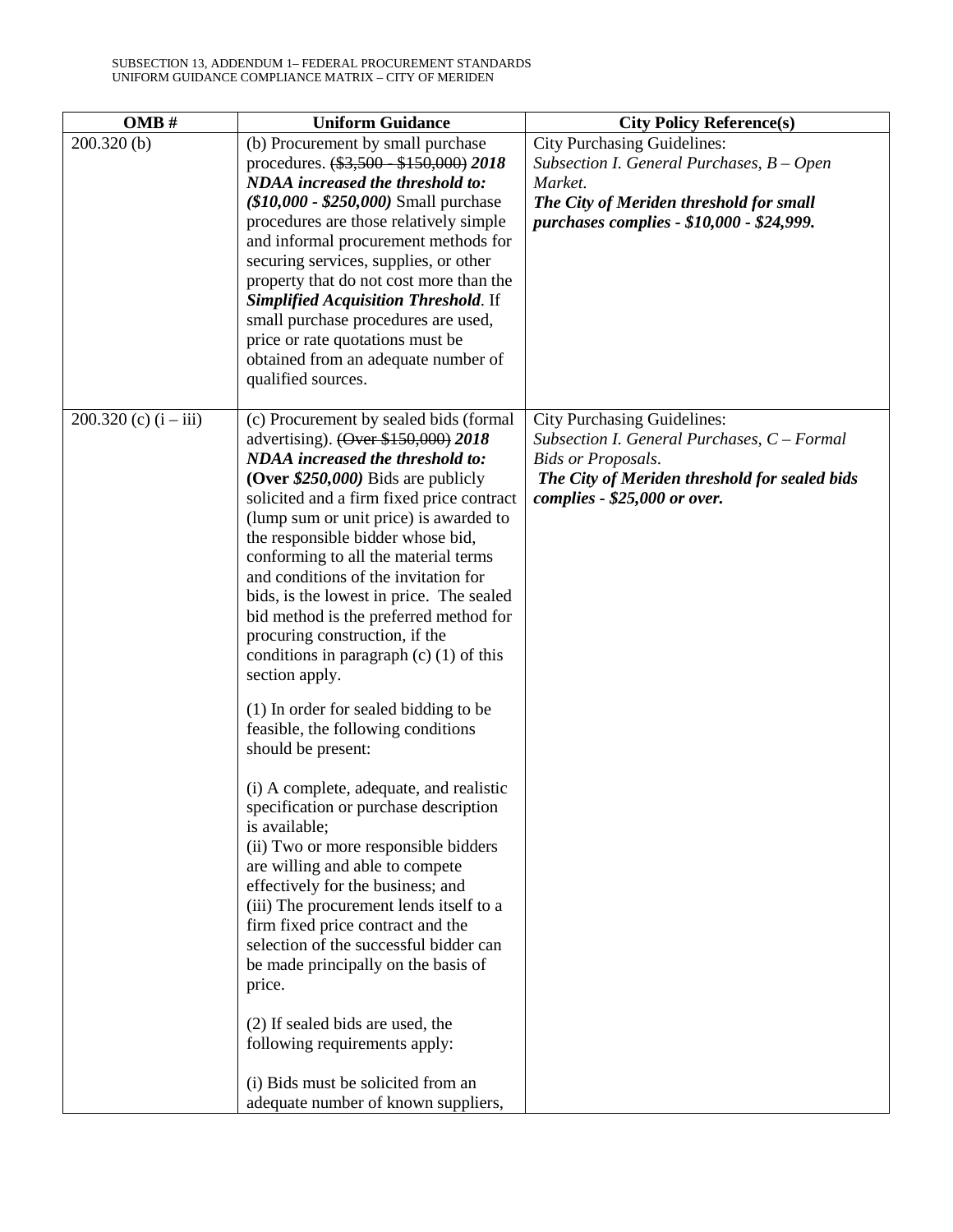| OMB#                   | <b>Uniform Guidance</b>                                               | <b>City Policy Reference(s)</b>                   |
|------------------------|-----------------------------------------------------------------------|---------------------------------------------------|
|                        | providing them sufficient response                                    |                                                   |
|                        | time prior to the date set for opening                                |                                                   |
|                        | the bids, for local, and tribal                                       |                                                   |
|                        | governments, the invitation for bids                                  |                                                   |
|                        | must be publicly advertised;                                          |                                                   |
|                        | (ii) The invitation for bids, which                                   |                                                   |
|                        | will include any specifications and                                   |                                                   |
|                        | pertinent attachments, must define the                                |                                                   |
|                        | items or services in order for the                                    |                                                   |
|                        | bidder to properly respond;                                           |                                                   |
|                        | (iii) All bids will be opened at the                                  |                                                   |
|                        | time and place prescribed in the                                      |                                                   |
|                        | invitation for bids, and for local and                                |                                                   |
|                        | tribal governments, the bids must be                                  |                                                   |
|                        | opened publicly;                                                      |                                                   |
| 200.320 (c) $(iv - v)$ | (iv) A firm fixed price contract award                                | <b>City Purchasing Guidelines:</b>                |
|                        | will be made in writing to the lowest                                 | Subsection 7.H.2. – Rejection of Bids             |
|                        | responsive and responsible bidder.                                    |                                                   |
|                        | Where specified in bidding documents,                                 |                                                   |
|                        | factors such as discounts,                                            |                                                   |
|                        | transportation cost, and life cycle costs                             |                                                   |
|                        | must be considered in determining                                     |                                                   |
|                        | which bid is lowest. Payment discounts                                |                                                   |
|                        | will only be used to determine the low                                |                                                   |
|                        | bid when prior experience indicates                                   |                                                   |
|                        | that such discounts are usually taken                                 |                                                   |
|                        | advantage of.                                                         |                                                   |
|                        | (v) Any or all bids may be rejected if                                |                                                   |
| $200.320$ (d)          | there is a sound documented reason.<br>(d) Procurement by competitive | <b>City Purchasing Guidelines:</b>                |
|                        | proposals (RFP's). $(\text{Over } $150,000)$ .                        | Subsection 11: Professional Consultant Selection. |
|                        | 2018 NDAA increased the threshold                                     | The City of Meriden threshold for sealed bids     |
|                        | to (Over $$250,000$ ). The technique of                               | complies - \$25,000 or over.                      |
|                        | competitive proposals is normally                                     |                                                   |
|                        | conducted with more than one source                                   |                                                   |
|                        | submitting an offer, and either a fixed                               |                                                   |
|                        | price or cost reimbursement type                                      |                                                   |
|                        | contract is awarded. It is generally                                  |                                                   |
|                        | used when conditions are not                                          |                                                   |
|                        | appropriate for the use of sealed bids.                               |                                                   |
|                        | If this method is used, the following                                 |                                                   |
|                        | requirements apply:                                                   |                                                   |
|                        |                                                                       |                                                   |
|                        | (1) Requests for proposals must be                                    |                                                   |
|                        | publicized and identify all evaluation                                |                                                   |
|                        | factors and their relative                                            |                                                   |
|                        | importance.                                                           |                                                   |
|                        | Any response to publicized requests                                   |                                                   |
|                        | for proposals must be considered to the                               |                                                   |
|                        | maximum extent practical;                                             |                                                   |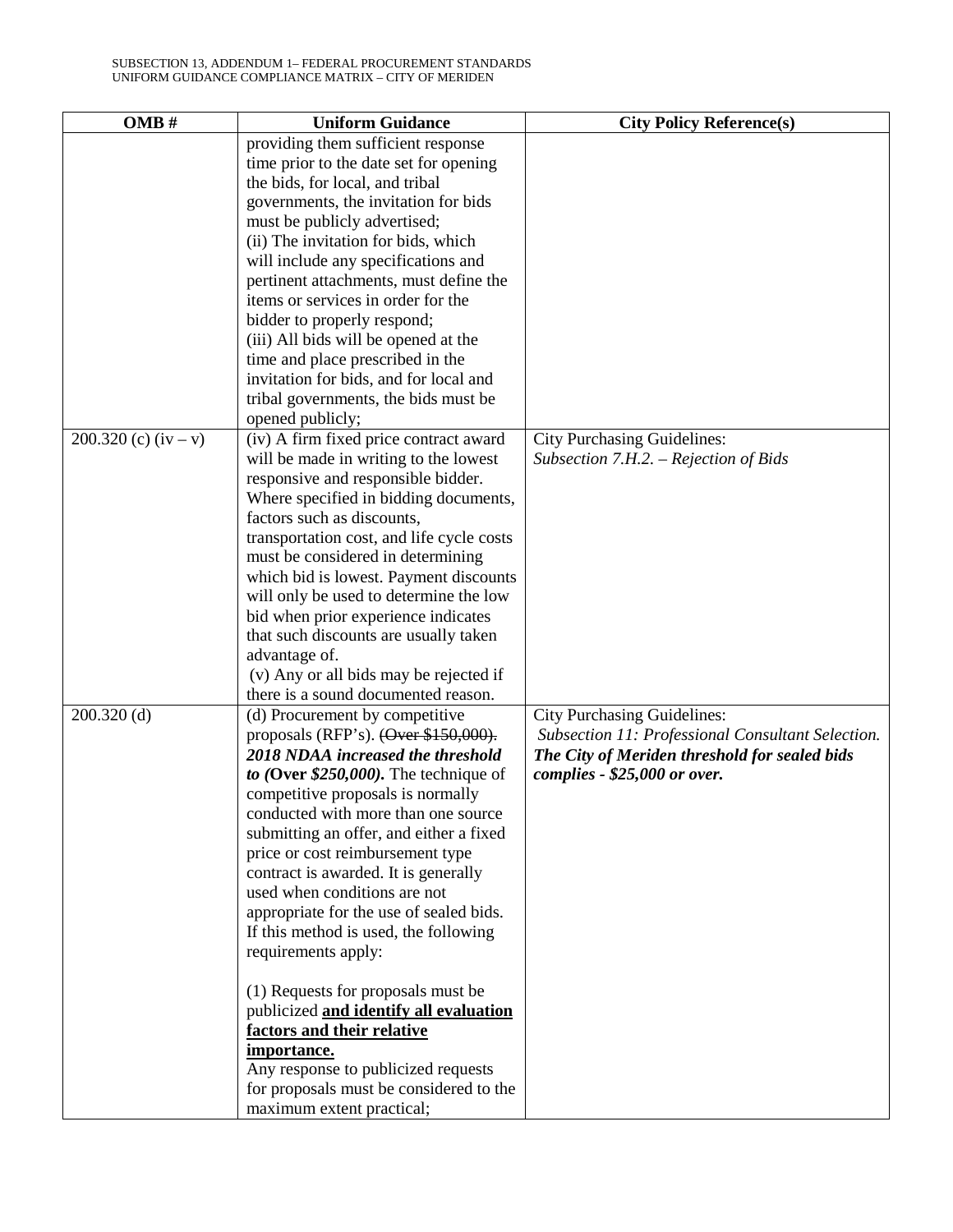| OMB#              | <b>Uniform Guidance</b>                                   | <b>City Policy Reference(s)</b>                                                |
|-------------------|-----------------------------------------------------------|--------------------------------------------------------------------------------|
|                   | (2) Proposals must be solicited from                      |                                                                                |
|                   | an adequate number of qualified                           |                                                                                |
|                   | sources;                                                  |                                                                                |
|                   | (3) The non-Federal entity must have                      |                                                                                |
|                   | a written method for conducting                           |                                                                                |
|                   | technical evaluations of the proposals                    |                                                                                |
|                   | received and for selecting recipients;                    |                                                                                |
|                   | (4) Contracts must be awarded to the                      |                                                                                |
|                   | responsible firm whose proposal is                        |                                                                                |
|                   | most advantageous to the program,                         |                                                                                |
|                   | with price and other factors                              |                                                                                |
|                   | considered; and                                           |                                                                                |
| $200.320$ (d) (5) | (d) (5) The non-Federal entity may use                    | <b>City Purchasing Guidelines:</b>                                             |
|                   | competitive proposal procedures for                       | Subsection 11: Professional Consultant Selection                               |
|                   | qualifications (RFQ's) based                              |                                                                                |
|                   | procurement of architectural/                             | This requirement will be included in any bid                                   |
|                   | engineering (A/E) professional                            | specification for purchases procured with Federal                              |
|                   | services whereby competitors'                             | grant funding.                                                                 |
|                   | qualifications are evaluated and the                      |                                                                                |
|                   | most qualified competitor is selected,                    |                                                                                |
|                   | subject to negotiation of fair and                        |                                                                                |
|                   | reasonable compensation. The                              |                                                                                |
|                   | method, where price is not used as a                      |                                                                                |
|                   | selection factor, can only be used in                     |                                                                                |
|                   | procurement of A/E professional                           |                                                                                |
|                   | services. It cannot be used to purchase                   |                                                                                |
|                   | other types of services though A/E                        |                                                                                |
|                   | firms are a potential source to perform                   |                                                                                |
|                   |                                                           |                                                                                |
| 200.320(f)        | the proposed effort.<br>(f) Procurement by noncompetitive |                                                                                |
|                   | proposals. Procurement by                                 | <b>City Purchasing Guidelines:</b><br>Subsection $7.E - Sole$ Source Purchases |
|                   | noncompetitive proposals is                               | Subsection $7.F$ – Emergency Purchases                                         |
|                   |                                                           |                                                                                |
|                   | procurement through solicitation of a                     |                                                                                |
|                   | proposal from only one source and                         | Written pre-approval shall be obtained from the                                |
|                   | may be used only when one or more of                      | Federal Awarding Agency, prior to award of a                                   |
|                   | the following circumstances apply:                        | sole-source procurement.                                                       |
|                   | (1) The item is available only from a                     |                                                                                |
|                   | single source;                                            |                                                                                |
|                   | (2) The public exigency or emergency                      |                                                                                |
|                   | for the requirement will not permit a                     |                                                                                |
|                   | delay resulting from competitive                          |                                                                                |
|                   | solicitation;                                             |                                                                                |
|                   | (3) The Federal awarding agency or                        |                                                                                |
|                   | pass-through entity expressly                             |                                                                                |
|                   | authorizes noncompetitive proposals in                    |                                                                                |
|                   | response to a written request from the                    |                                                                                |
|                   | non-Federal entity; or                                    |                                                                                |
|                   | (4) After solicitation of a number of                     |                                                                                |
|                   | sources, competition is determined                        |                                                                                |
|                   | inadequate.                                               |                                                                                |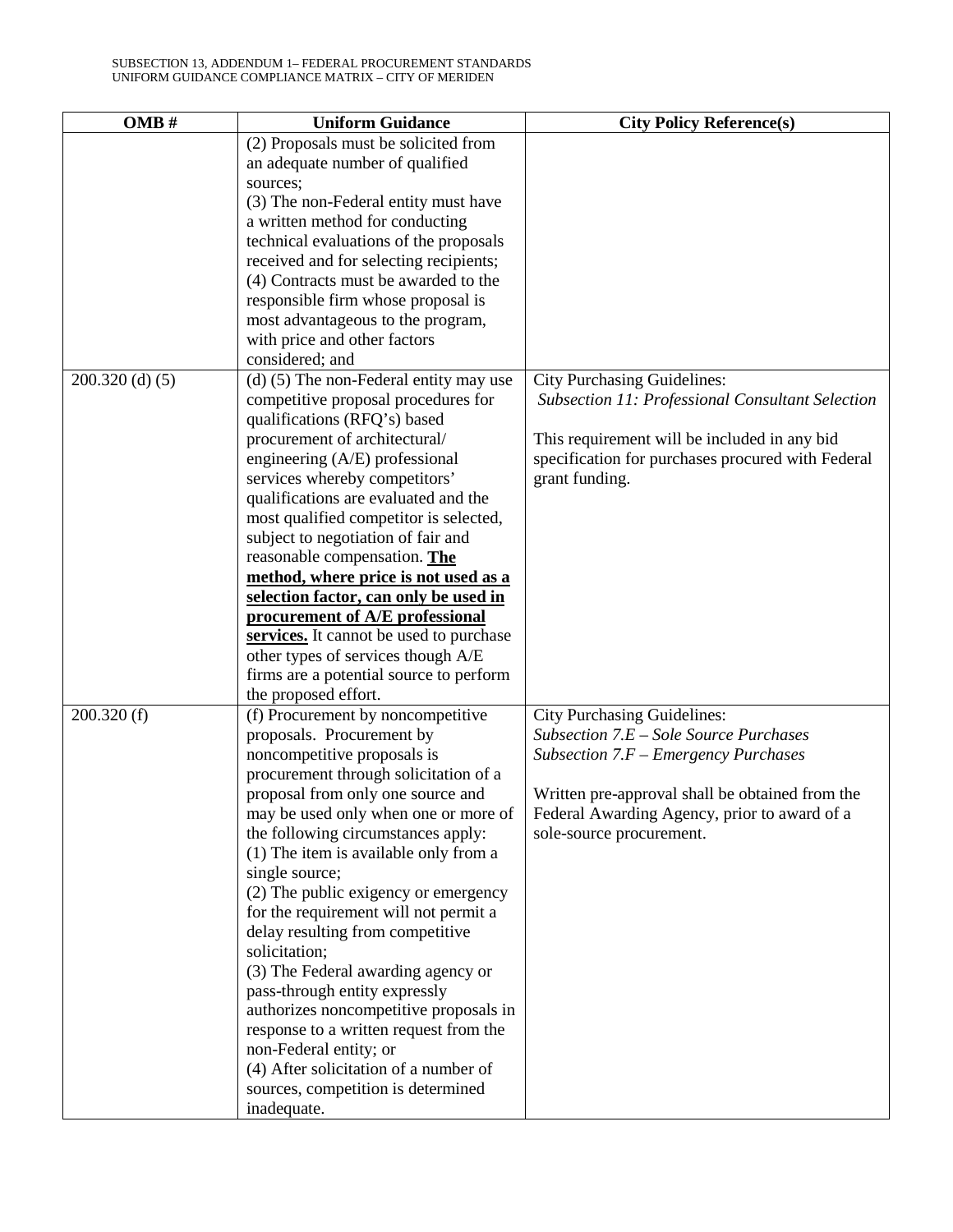| OMB#                    | <b>Uniform Guidance</b>                                                | <b>City Policy Reference(s)</b>                     |
|-------------------------|------------------------------------------------------------------------|-----------------------------------------------------|
| $200.321$ (a) (b) (1-6) | <b>Contracting with small and</b>                                      | All City of Meriden Procurement Solicitations       |
|                         | minority businesses, women's                                           | include the following language:                     |
|                         | business enterprises, and labor                                        | "The City of Meriden is an Affirmative              |
|                         | surplus area firms.                                                    | Action/Equal Opportunity Employer. Small,           |
|                         |                                                                        | Minority, Women and Disadvantaged Business          |
|                         | (a) The non-Federal entity must take                                   | Enterprises are encouraged to respond.              |
|                         | all necessary affirmative steps to<br>assure that minority businesses, | As outlined in number 6 of the affirmative steps,   |
|                         | women's business enterprises, and                                      | this requirement will further be included in any    |
|                         | labor surplus area firms are used when                                 | bid specification for purchases procured with       |
|                         | possible.                                                              | Federal grant funding, just as the similar State of |
|                         |                                                                        | CT CHRO Set-Aside requirements are included in      |
|                         | (b) Affirmative steps must include:                                    | any bid specification for purchases procured with   |
|                         | (1) Placing qualified small and                                        | greater than \$50,000 of State funding.             |
|                         | minority businesses and women's                                        |                                                     |
|                         | business enterprises on solicitation                                   |                                                     |
|                         | lists;                                                                 |                                                     |
|                         | (2) Assuring that small and minority                                   |                                                     |
|                         | businesses, and women's business                                       |                                                     |
|                         | enterprises are solicited whenever                                     |                                                     |
|                         | they are potential sources;                                            |                                                     |
|                         | (3) Dividing total requirements,                                       |                                                     |
|                         | when economically feasible, into                                       |                                                     |
|                         | smaller tasks or quantities to permit                                  |                                                     |
|                         | maximum participation by small<br>and minority businesses, and         |                                                     |
|                         | women's business enterprises;                                          |                                                     |
|                         |                                                                        |                                                     |
|                         | (4) Establishing delivery schedules,                                   |                                                     |
|                         | where the requirement permits,<br>which encourage participation by     |                                                     |
|                         | small and minority businesses, and                                     |                                                     |
|                         | women's business enterprises;                                          |                                                     |
|                         |                                                                        |                                                     |
|                         | (5) Using the services and<br>assistance, as appropriate, of such      |                                                     |
|                         | organizations as the Small Business                                    |                                                     |
|                         | Administration and the Minority                                        |                                                     |
|                         | Business Development Agency of                                         |                                                     |
|                         | the Department of Commerce; and                                        |                                                     |
|                         | (6) Requiring the prime contractor,                                    |                                                     |
|                         | if subcontracts are to be let, to take                                 |                                                     |
|                         | the affirmative steps listed in                                        |                                                     |
|                         | paragraphs $(1)$ through $(5)$ of this                                 |                                                     |
|                         | section.                                                               |                                                     |
|                         |                                                                        |                                                     |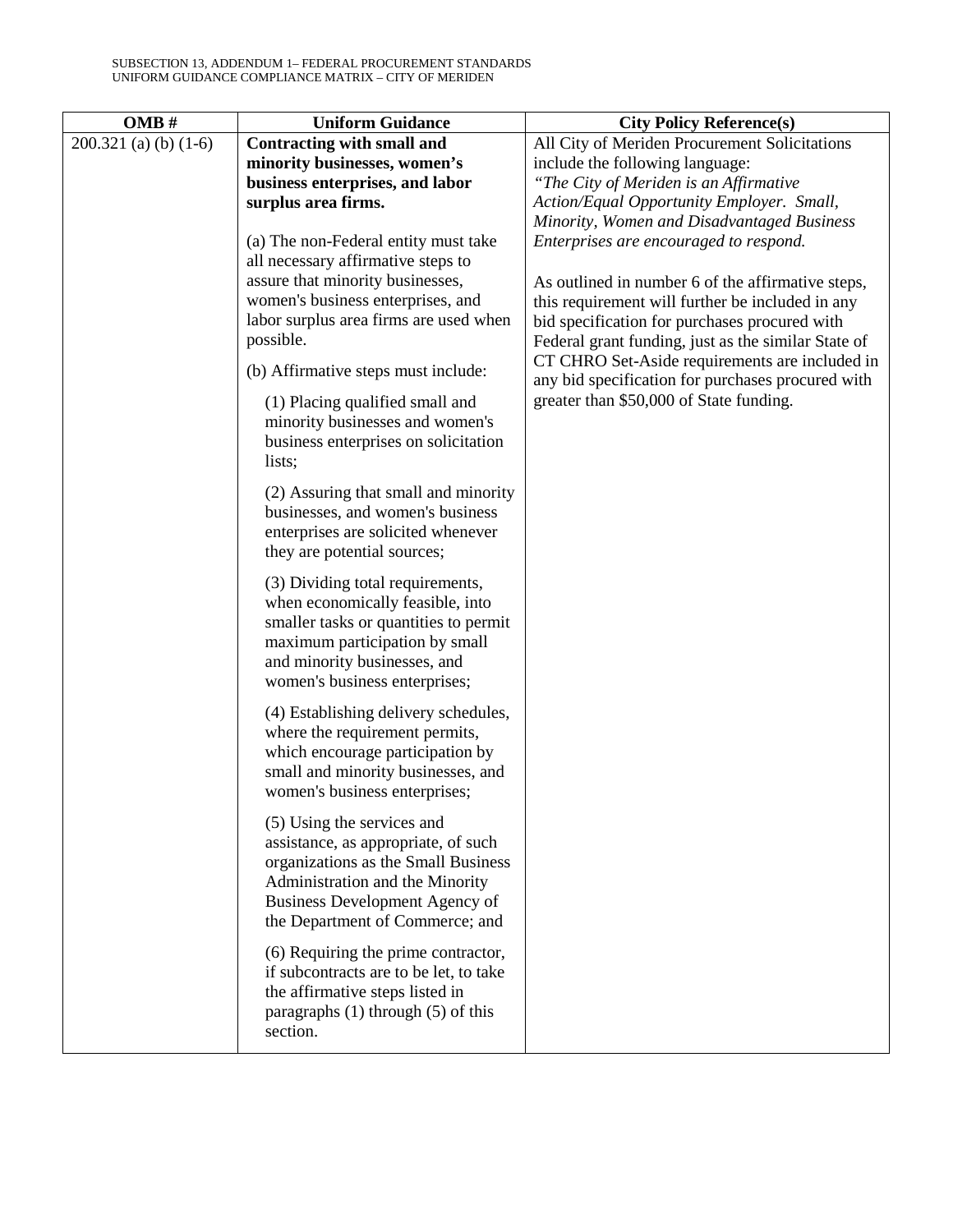| OMB#          | <b>Uniform Guidance</b>                                                                                                                                                                                                                                                                                                                                                                                                                                                                                                                                                                                                                                                                                                                                                                                                                                                                                                                                                                             | <b>City Policy Reference(s)</b>                                                     |
|---------------|-----------------------------------------------------------------------------------------------------------------------------------------------------------------------------------------------------------------------------------------------------------------------------------------------------------------------------------------------------------------------------------------------------------------------------------------------------------------------------------------------------------------------------------------------------------------------------------------------------------------------------------------------------------------------------------------------------------------------------------------------------------------------------------------------------------------------------------------------------------------------------------------------------------------------------------------------------------------------------------------------------|-------------------------------------------------------------------------------------|
| 200.322       | Procurement of recovered materials.                                                                                                                                                                                                                                                                                                                                                                                                                                                                                                                                                                                                                                                                                                                                                                                                                                                                                                                                                                 | Not applicable.                                                                     |
|               | A non-Federal entity that is a state<br>agency or agency of a political<br>subdivision of a state and its<br>contractors must comply with section<br>6002 of the Solid Waste Disposal Act,<br>as amended by the Resource<br>Conservation and Recovery Act. The<br>requirements of Section 6002 include<br>procuring only items designated in<br>guidelines of the Environmental<br>Protection Agency (EPA) at 40 CFR<br>part 247 that contain the highest<br>percentage of recovered materials<br>practicable, consistent with<br>maintaining a satisfactory level of<br>competition, where the purchase price<br>of the item exceeds \$10,000 or the<br>value of the quantity acquired during<br>the preceding fiscal year exceeded<br>\$10,000; procuring solid waste<br>management services in a manner that<br>maximizes energy and resource<br>recovery; and establishing an<br>affirmative procurement program for<br>procurement of recovered materials<br>identified in the EPA guidelines. |                                                                                     |
| $200.323$ (a) | Contract cost and price.                                                                                                                                                                                                                                                                                                                                                                                                                                                                                                                                                                                                                                                                                                                                                                                                                                                                                                                                                                            | As a practice, City user departments complete a                                     |
|               | (a) The non-Federal entity must<br>perform a cost or price analysis in<br>connection with every procurement<br>action in excess of the Simplified<br>Acquisition Threshold including<br>contract modifications. The method<br>and degree of analysis is dependent on<br>the facts surrounding the particular<br>procurement situation, but as a starting<br>point, the non-Federal entity must<br>make independent estimates before<br>receiving bids or proposals.                                                                                                                                                                                                                                                                                                                                                                                                                                                                                                                                 | cost analysis during the Budget process and/or<br>prior to the procurement process. |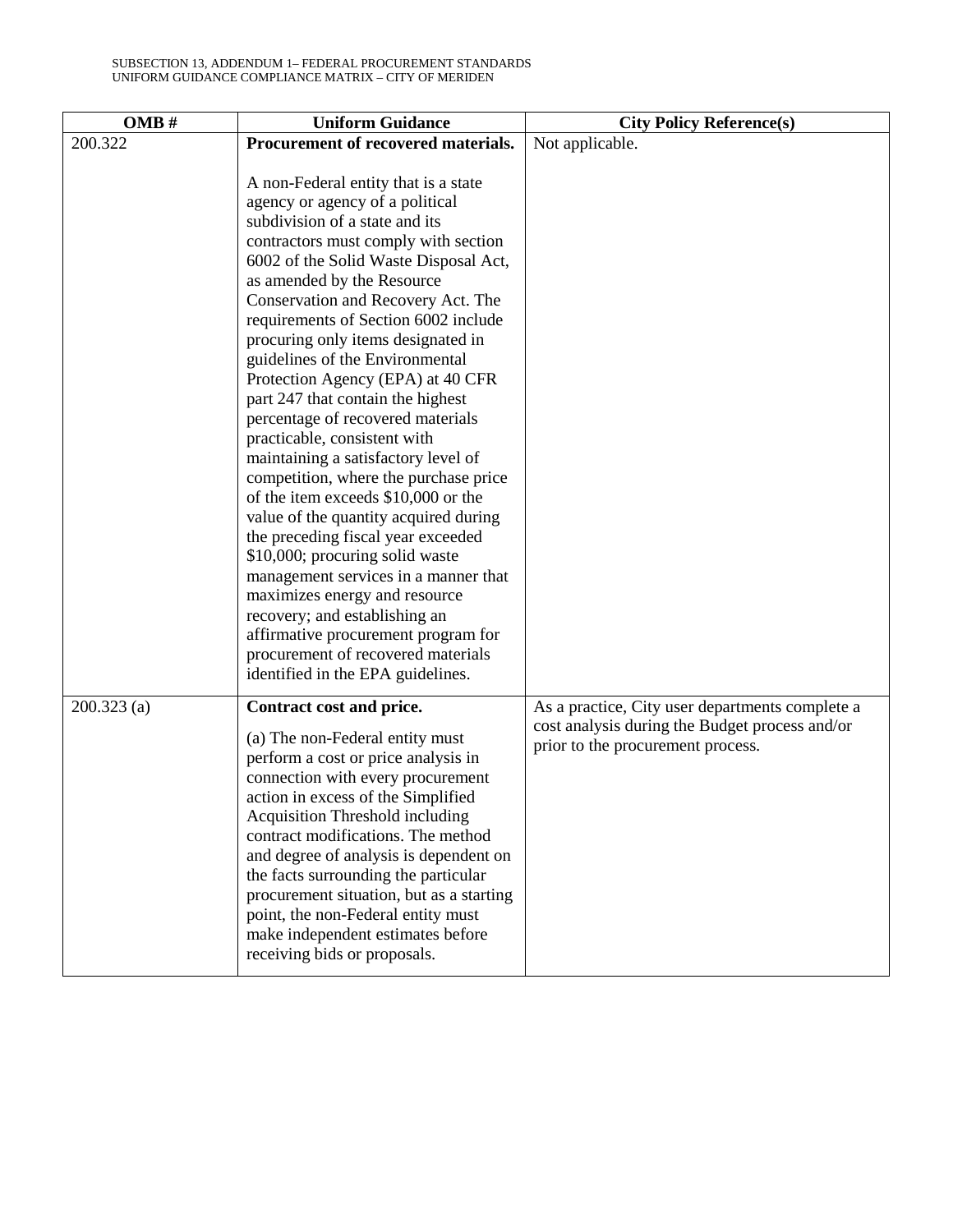| OMB#            | <b>Uniform Guidance</b>                                                         | <b>City Policy Reference(s)</b>                   |
|-----------------|---------------------------------------------------------------------------------|---------------------------------------------------|
| 200.323(b)      | (b) The non-Federal entity must                                                 | This requirement will be included in any bid      |
|                 | negotiate profit as a separate element                                          | specification for purchases procured with Federal |
|                 | of the price for <b>each contract in</b>                                        | grant funding.                                    |
|                 | which there is no price competition                                             |                                                   |
|                 | and in all cases where cost analysis is                                         |                                                   |
|                 | performed. To establish a fair and                                              |                                                   |
|                 | reasonable profit, consideration must                                           |                                                   |
|                 | be given to the complexity of the work                                          |                                                   |
|                 | to be performed, the risk borne by the                                          |                                                   |
|                 | contractor, the contractor's investment,<br>the amount of subcontracting, the   |                                                   |
|                 | quality of its record of past                                                   |                                                   |
|                 | performance, and industry profit rates                                          |                                                   |
|                 | in the surrounding geographical area                                            |                                                   |
|                 | for similar work.                                                               |                                                   |
|                 |                                                                                 |                                                   |
|                 |                                                                                 |                                                   |
| 200.323 (c-d)   | (c) Costs or prices based on estimated<br>costs for contracts under the Federal | The City will comply as required by the funding   |
|                 | award are allowable only to the extent                                          | authority.                                        |
|                 | that costs incurred or cost estimates                                           |                                                   |
|                 | included in negotiated prices would be                                          |                                                   |
|                 | allowable for the non-Federal entity                                            |                                                   |
|                 | under Subpart E - Cost Principles of                                            |                                                   |
|                 | this part. The non-Federal entity may                                           |                                                   |
|                 | reference its own cost principles that                                          |                                                   |
|                 | comply with the Federal cost                                                    |                                                   |
|                 | principles.                                                                     |                                                   |
|                 | (d) The cost plus a percentage of cost                                          |                                                   |
|                 | and percentage of construction cost                                             |                                                   |
|                 | methods of contracting must not be                                              |                                                   |
|                 | used.                                                                           |                                                   |
|                 | Federal awarding agency or pass-                                                | The City will comply as required by the funding   |
| $200.324$ (a-c) | through entity                                                                  | authority.                                        |
|                 |                                                                                 |                                                   |
|                 | (a) The non-Federal entity must make                                            |                                                   |
|                 | available, upon request of the Federal<br>awarding agency or pass-through       |                                                   |
|                 | entity, technical specifications on                                             |                                                   |
|                 | proposed procurements where the                                                 |                                                   |
|                 | Federal awarding agency or pass-                                                |                                                   |
|                 | through entity believes such review is                                          |                                                   |
|                 | needed to ensure that the item or                                               |                                                   |
|                 | service specified is the one being                                              |                                                   |
|                 | proposed for acquisition. This review                                           |                                                   |
|                 | generally will take place prior to the                                          |                                                   |
|                 | time the specification is incorporated                                          |                                                   |
|                 | into a solicitation document. However,                                          |                                                   |
|                 | if the non-Federal entity desires to                                            |                                                   |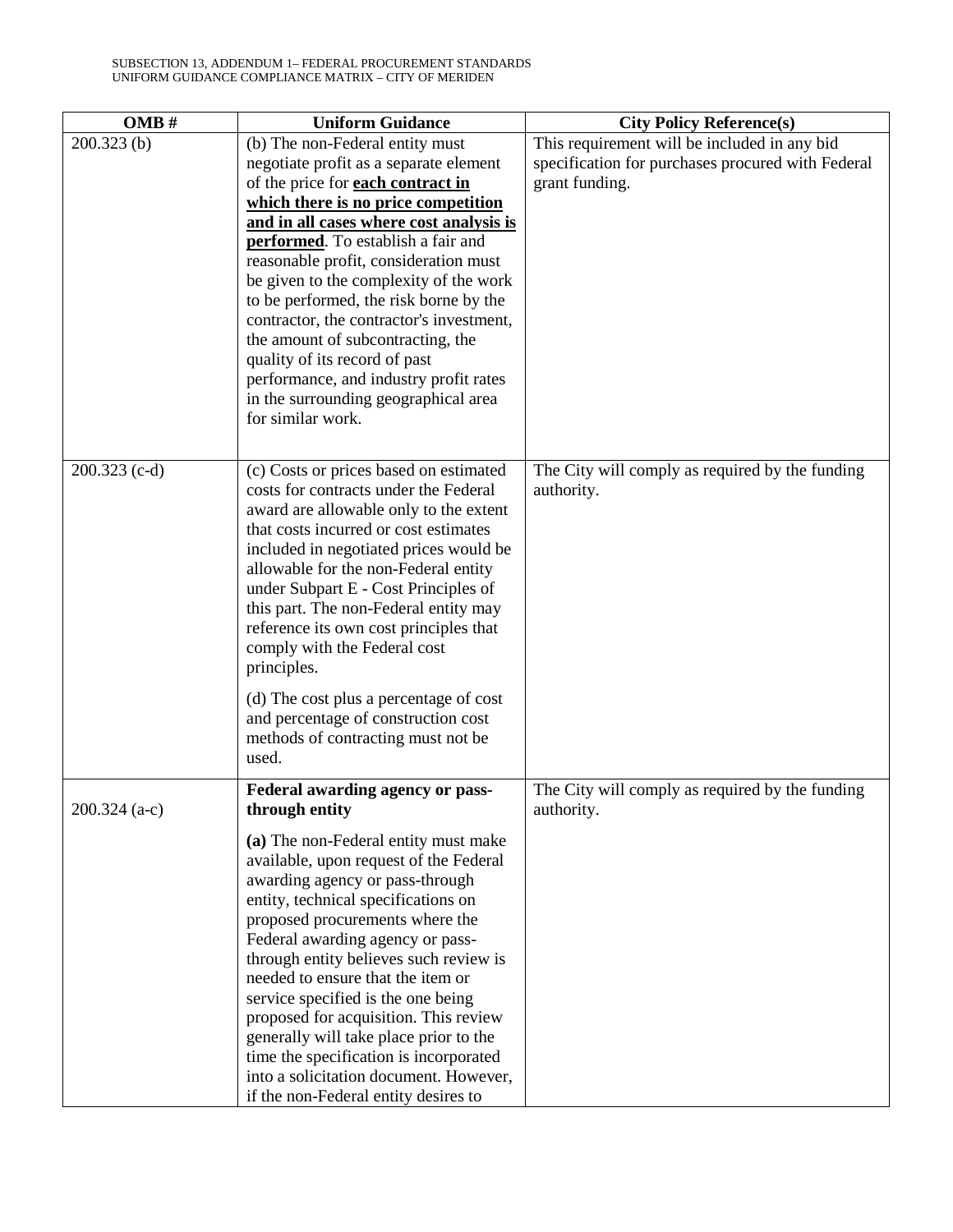| OMB# | <b>Uniform Guidance</b>                                                                                                                                                                                                                                                              | <b>City Policy Reference(s)</b> |
|------|--------------------------------------------------------------------------------------------------------------------------------------------------------------------------------------------------------------------------------------------------------------------------------------|---------------------------------|
|      | have the review accomplished after a<br>solicitation has been developed, the<br>Federal awarding agency or pass-<br>through entity may still review the<br>specifications, with such review<br>usually limited to the technical aspects<br>of the proposed purchase.                 |                                 |
|      | (b) The non-Federal entity must make<br>available upon request, for the Federal<br>awarding agency or pass-through<br>entity pre-procurement review,<br>procurement documents, such as<br>requests for proposals or invitations for<br>bids, or independent cost estimates,<br>when: |                                 |
|      | (1) The non-Federal entity's<br>procurement procedures or<br>operation fails to comply with the<br>procurement standards in this part;                                                                                                                                               |                                 |
|      | (2) The procurement is expected to<br>exceed the Simplified Acquisition<br>Threshold and is to be awarded<br>without competition or only one bid<br>or offer is received in response to a<br>solicitation;                                                                           |                                 |
|      | (3) The procurement, which is<br>expected to exceed the Simplified<br>Acquisition Threshold, specifies a<br>"brand name" product;                                                                                                                                                    |                                 |
|      | (4) The proposed contract is more<br>than the Simplified Acquisition<br>Threshold and is to be awarded to<br>other than the apparent low bidder<br>under a sealed bid procurement; or                                                                                                |                                 |
|      | (5) A proposed contract<br>modification changes the scope of a<br>contract or increases the contract<br>amount by more than the Simplified<br>Acquisition Threshold.                                                                                                                 |                                 |
|      | (c) The non-Federal entity is exempt<br>from the pre-procurement review in<br>paragraph (b) of this section if the<br>Federal awarding agency or pass-<br>through entity determines that its                                                                                         |                                 |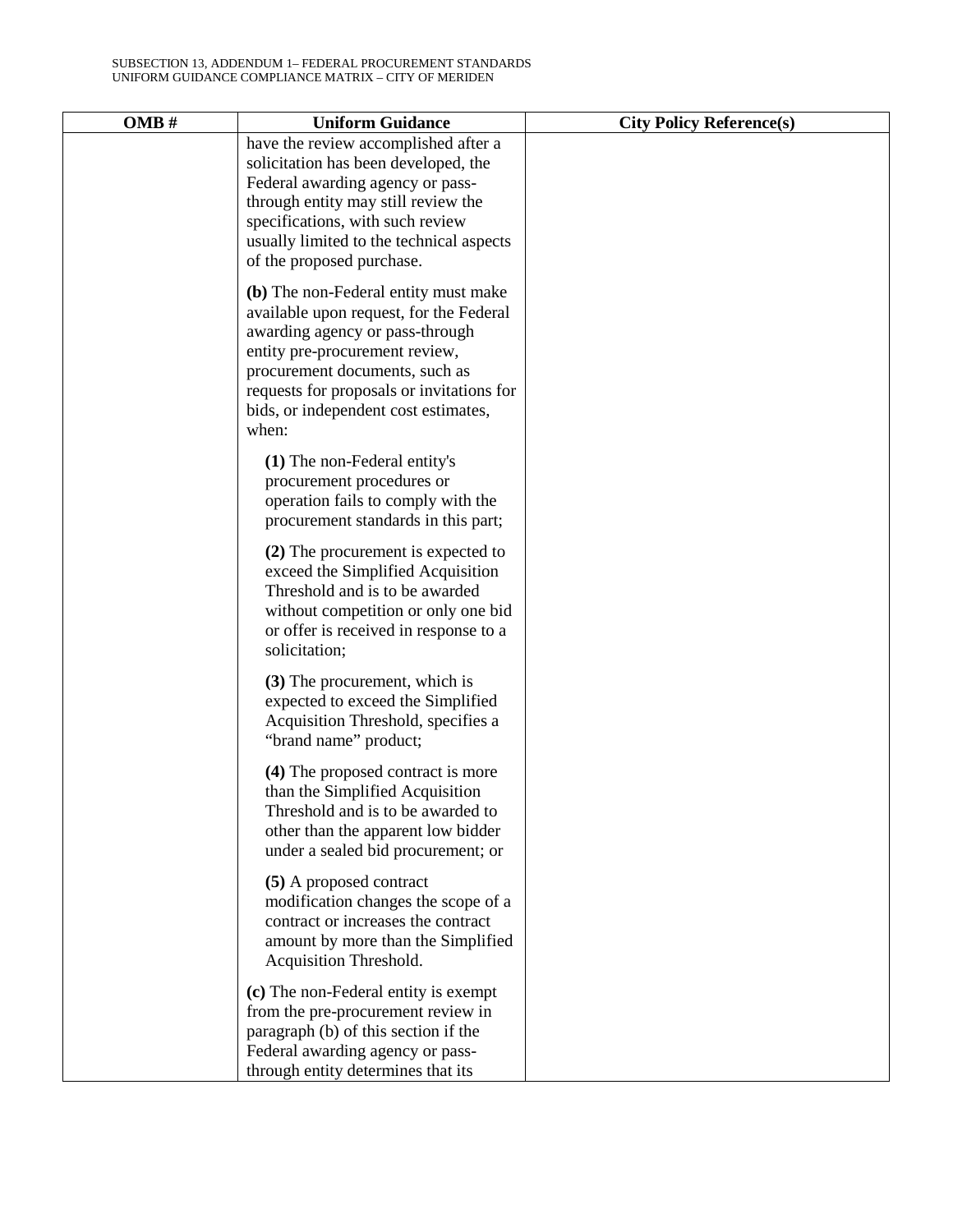| OMB#          | <b>Uniform Guidance</b>                                                                                                                                                                                                                                                                                                                                                                                                                                                                                                                                                                      | <b>City Policy Reference(s)</b>                                                                                                                                                                          |
|---------------|----------------------------------------------------------------------------------------------------------------------------------------------------------------------------------------------------------------------------------------------------------------------------------------------------------------------------------------------------------------------------------------------------------------------------------------------------------------------------------------------------------------------------------------------------------------------------------------------|----------------------------------------------------------------------------------------------------------------------------------------------------------------------------------------------------------|
|               | procurement systems comply with the<br>standards of this part.                                                                                                                                                                                                                                                                                                                                                                                                                                                                                                                               |                                                                                                                                                                                                          |
|               | (1) The non-Federal entity may<br>request that its procurement system<br>be reviewed by the Federal<br>awarding agency or pass-through<br>entity to determine whether its<br>system meets these standards in<br>order for its system to be certified.<br>Generally, these reviews must occur<br>where there is continuous high-<br>dollar funding, and third party<br>contracts are awarded on a regular<br>basis;                                                                                                                                                                           |                                                                                                                                                                                                          |
|               | (2) The non-Federal entity may self-<br>certify its procurement system. Such<br>self-certification must not limit the<br>Federal awarding agency's right to<br>survey the system. Under a self-<br>certification procedure, the Federal<br>awarding agency may rely on<br>written assurances from the non-<br>Federal entity that it is complying<br>with these standards. The non-<br>Federal entity must cite specific<br>policies, procedures, regulations, or<br>standards as being in compliance<br>with these requirements and have its<br>system available for review.                |                                                                                                                                                                                                          |
| 200.325 (a-c) | Bonding requirements.<br>For construction or facility<br>improvement contracts or sub contracts<br>exceeding the Simplified Acquisition<br>Threshold, the Federal awarding<br>agency or pass-through entity may<br>accept the bonding policy and<br>requirements of the non-Federal entity<br>provided that the Federal awarding<br>agency or pass-through entity has<br>made a determination that the Federal<br>interest is adequately protected. If such<br>a determination has not been made, the<br>minimum requirements must be as<br>follows:<br>(a) A bid guarantee from each bidder | The City will comply as required by the funding<br>authority regarding Bid Bond requirements.<br>City of Meriden Purchasing Guidelines comply or<br>exceed Performance and Payment Bond<br>Requirements. |
|               | equivalent to five percent of the bid                                                                                                                                                                                                                                                                                                                                                                                                                                                                                                                                                        |                                                                                                                                                                                                          |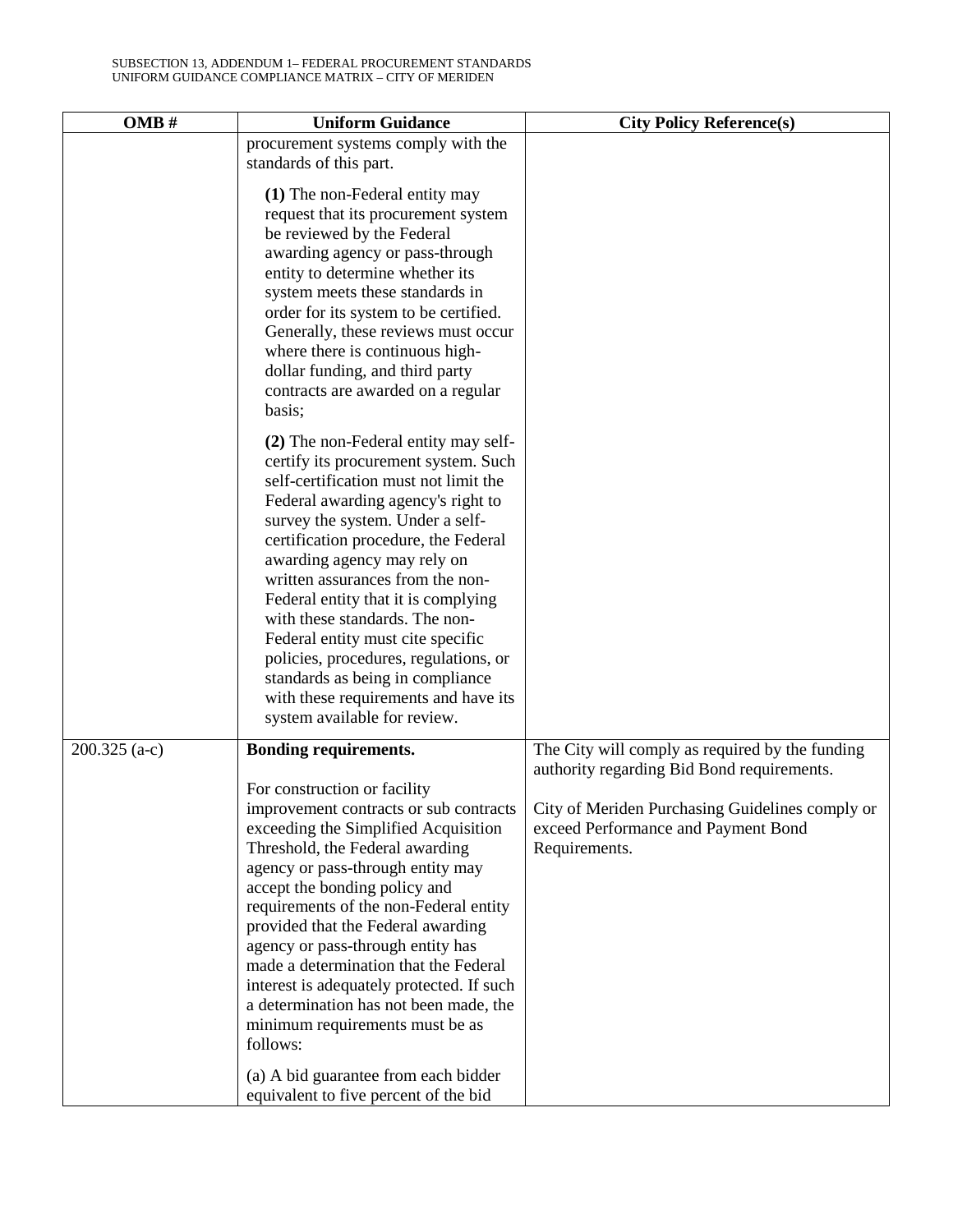| OMB#              | <b>Uniform Guidance</b>                                                                                                                                                                                                                                                                                                  | <b>City Policy Reference(s)</b>                               |
|-------------------|--------------------------------------------------------------------------------------------------------------------------------------------------------------------------------------------------------------------------------------------------------------------------------------------------------------------------|---------------------------------------------------------------|
|                   | price. The "bid guarantee" must<br>consist of a firm commitment such as a<br>bid bond, certified check, or other<br>negotiable instrument accompanying a<br>bid as assurance that the bidder will,<br>upon acceptance of the bid, execute<br>such contractual documents as may be<br>required within the time specified. |                                                               |
|                   | (b) A performance bond on the part of<br>the contractor for 100 percent of the<br>contract price. A "performance bond"<br>is one executed in connection with a<br>contract to secure fulfillment of all the<br>contractor's obligations under such<br>contract.                                                          |                                                               |
|                   | (c) A payment bond on the part of the<br>contractor for 100 percent of the<br>contract price. A "payment bond" is<br>one executed in connection with a<br>contract to assure payment as required<br>by law of all persons supplying labor<br>and material in the execution of the<br>work provided for in the contract.  |                                                               |
| 200.326           | Contract provisions.<br>The non-Federal entity's contracts must                                                                                                                                                                                                                                                          | The City will comply as required by the funding<br>authority  |
|                   | contain the applicable provisions<br>described in Appendix II to Part 200 -<br>Contract Provisions for non-Federal<br><b>Entity Contracts Under Federal</b><br>Awards.                                                                                                                                                   |                                                               |
| Appendix II $(A)$ | (A) Contracts for more than the<br>simplified acquisition threshold<br>currently set at \$150,000, 2018 NDAA                                                                                                                                                                                                             | The City will comply as required by the funding<br>authority. |
|                   | increased the threshold to<br>$($10,000 - $250,000)$ which is the                                                                                                                                                                                                                                                        |                                                               |
|                   | inflation adjusted amount determined<br>by the Civilian Agency Acquisition                                                                                                                                                                                                                                               |                                                               |
|                   | Council and the Defense Acquisition<br>Regulations Council (Councils) as                                                                                                                                                                                                                                                 |                                                               |
|                   | authorized by 41 U.S.C. 1908, must<br>address administrative, contractual, or                                                                                                                                                                                                                                            |                                                               |
|                   | legal remedies in instances where                                                                                                                                                                                                                                                                                        |                                                               |
|                   | contractors violate or breach contract                                                                                                                                                                                                                                                                                   |                                                               |
|                   | terms, and provide for such sanctions<br>and penalties as appropriate                                                                                                                                                                                                                                                    |                                                               |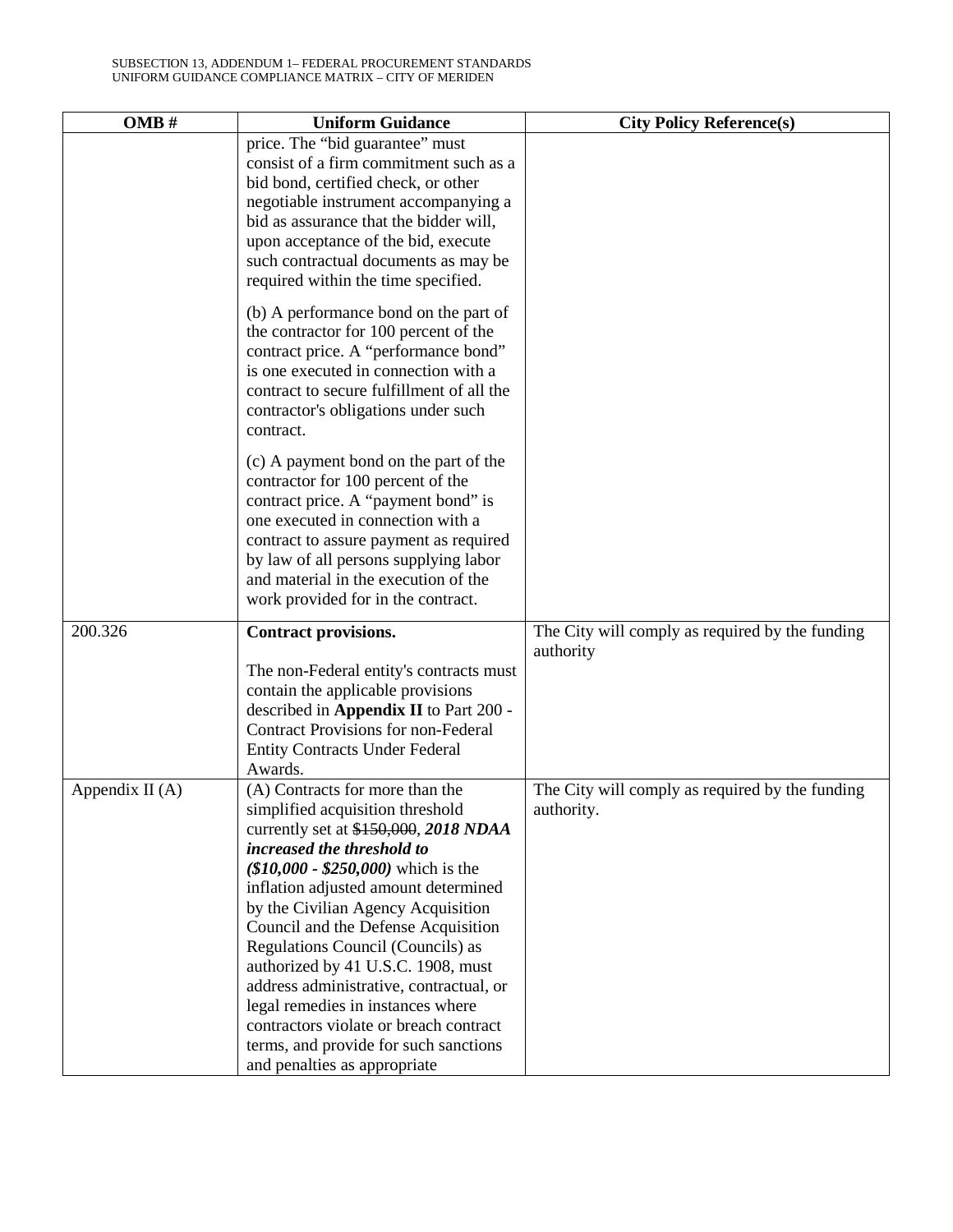| OMB#              | <b>Uniform Guidance</b>                                                       | <b>City Policy Reference(s)</b>                 |
|-------------------|-------------------------------------------------------------------------------|-------------------------------------------------|
| Appendix II $(B)$ | (B) All contracts in excess of \$10,000                                       | The City will comply as required by the funding |
|                   | must address termination for cause and                                        | authority.                                      |
|                   | for convenience by the non-Federal                                            |                                                 |
|                   | entity including the manner by which it                                       |                                                 |
|                   | will be effected and the basis for<br>settlement.                             |                                                 |
|                   |                                                                               |                                                 |
| Appendix $II(C)$  | (C) Equal Employment Opportunity.                                             | <b>City Purchasing Guidelines:</b>              |
|                   | Except as otherwise provided under 41                                         | Subsection 24 – Federal Procurement Standards   |
|                   | CFR Part 60, all contracts that meet the<br>definition of "federally assisted |                                                 |
|                   | construction contract" in 41 CFR Part                                         |                                                 |
|                   | $60-1.3$ must include the equal                                               |                                                 |
|                   | opportunity clause provided under 41                                          |                                                 |
|                   | CFR $60-1.4(b)$ , in accordance with                                          |                                                 |
|                   | Executive Order 11246, "Equal                                                 |                                                 |
|                   | Employment Opportunity" (30 FR                                                |                                                 |
|                   | 12319, 12935, 3 CFR Part, 1964-                                               |                                                 |
|                   | 1965 Comp., p. 339), as amended by                                            |                                                 |
|                   | Executive Order 11375, "Amending                                              |                                                 |
|                   | Executive Order 11246 Relating to<br>Equal Employment Opportunity,"           |                                                 |
|                   | and implementing regulations at 41                                            |                                                 |
|                   | CFR part 60, "Office of Federal                                               |                                                 |
|                   | Contract Compliance Programs, Equal                                           |                                                 |
|                   | <b>Employment Opportunity, Department</b>                                     |                                                 |
|                   | of Labor."                                                                    |                                                 |
| Appendix II $(D)$ | (D) Davis-Bacon Act, as amended (40                                           | The City will comply as required by the funding |
| Davis Bacon Act   | U.S.C. $3141-3148$ ). When required by                                        | authority.                                      |
|                   | Federal program legislation, all prime<br>construction contracts in excess of |                                                 |
|                   | \$2,000 awarded by non-Federal                                                |                                                 |
|                   | entities must include a provision for                                         |                                                 |
|                   | compliance with the Davis-Bacon Act                                           |                                                 |
|                   | (40 U.S.C. 3141–3144, and 3146–                                               |                                                 |
|                   | 3148) as supplemented by Department                                           |                                                 |
|                   | of Labor regulations (29 CFR Part 5,                                          |                                                 |
|                   | "Labor Standards Provisions                                                   |                                                 |
|                   | applicable to Contracts Covering                                              |                                                 |
|                   | Federally Financed and Assisted<br>Construction").                            |                                                 |
| Appendix II $(D)$ | The contracts must also include a                                             | The City will comply as required by the funding |
| Copeland Anti-    | provision for compliance with the                                             | authority.                                      |
| Kickback Act      | Copeland "Anti-Kickback" Act (40                                              |                                                 |
|                   | U.S.C. 3145), as supplemented by                                              |                                                 |
|                   | Department of Labor regulations                                               |                                                 |
|                   | (29 CFR Part 3, "Contractors and                                              |                                                 |
|                   | Subcontractors on Public Building or                                          |                                                 |
|                   | Public Work Financed in Whole or in                                           |                                                 |
|                   | Part by Loans or Grants from the                                              |                                                 |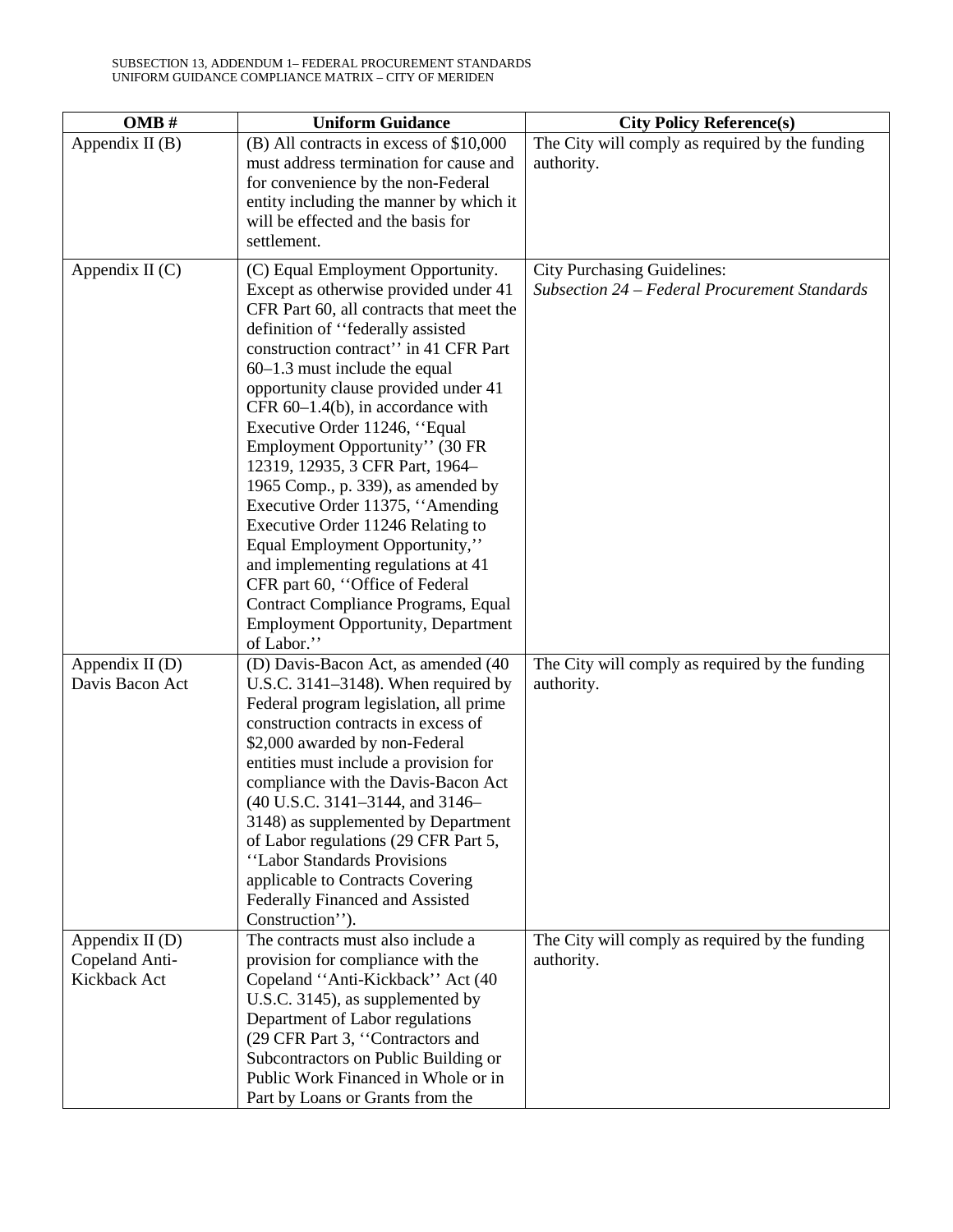| OMB#              | <b>Uniform Guidance</b>                  | <b>City Policy Reference(s)</b>                 |
|-------------------|------------------------------------------|-------------------------------------------------|
|                   | United States"). The Act provides that   |                                                 |
|                   | each contractor or sub-recipient         |                                                 |
|                   | must be prohibited from inducing,        |                                                 |
|                   | by any means, any person employed in     |                                                 |
|                   | the construction, completion, or repair  |                                                 |
|                   | of public work, to give up any part of   |                                                 |
|                   | the compensation to which he or she is   |                                                 |
|                   | otherwise entitled. The non-Federal      |                                                 |
|                   | entity must report all suspected or      |                                                 |
|                   | reported violations to the Federal       |                                                 |
|                   | awarding agency.                         |                                                 |
| Appendix II $(E)$ | (E) Contract Work Hours and Safety       | The City will comply as required by the funding |
|                   | Standards Act (40 U.S.C. 3701-3708).     | authority.                                      |
|                   | Where applicable, all contracts          |                                                 |
|                   | awarded by the non-Federal entity in     |                                                 |
|                   | excess of \$100,000 that involve         |                                                 |
|                   | the employment of mechanics or           |                                                 |
|                   | laborers must include a provision for    |                                                 |
|                   | compliance with 40 U.S.C. 3702 and       |                                                 |
|                   | 3704, as supplemented by Department      |                                                 |
|                   | of Labor regulations (29 CFR Part 5).    |                                                 |
|                   | Under 40 U.S.C. 3702 of the Act, each    |                                                 |
|                   | contractor must be required to compute   |                                                 |
|                   | the wages of every mechanic and          |                                                 |
|                   | laborer on the basis of a standard work  |                                                 |
|                   | week of 40 hours.                        |                                                 |
|                   | Work in excess of the standard work      |                                                 |
|                   | week is permissible provided that the    |                                                 |
|                   | worker is compensated at a rate of not   |                                                 |
|                   | less than one and a half times the basic |                                                 |
|                   | rate of pay for all hours worked in      |                                                 |
|                   | excess of 40 hours in the work week.     |                                                 |
|                   | The requirements of 40 U.S.C. 3704       |                                                 |
|                   | are applicable to construction work      |                                                 |
|                   | and provide that no laborer or           |                                                 |
|                   | mechanic must be required to work in     |                                                 |
|                   | surroundings or under working            |                                                 |
|                   | conditions which are unsanitary,         |                                                 |
|                   | hazardous or dangerous. These            |                                                 |
|                   | requirements do not apply to the         |                                                 |
|                   | purchases of supplies or materials or    |                                                 |
|                   | articles ordinarily available on the     |                                                 |
|                   | open market, or contracts for            |                                                 |
|                   | transportation or transmission of        |                                                 |
|                   | intelligence.                            |                                                 |
| Appendix $II(F)$  | (F) Rights to Inventions Made Under a    | The City will comply as required by the funding |
|                   | Contract or Agreement. If the Federal    | authority.                                      |
|                   | award meets the definition of "funding"  |                                                 |
|                   | agreement" under 37 CFR § 401.2 (a)      |                                                 |
|                   | and the recipient or sub-recipient       |                                                 |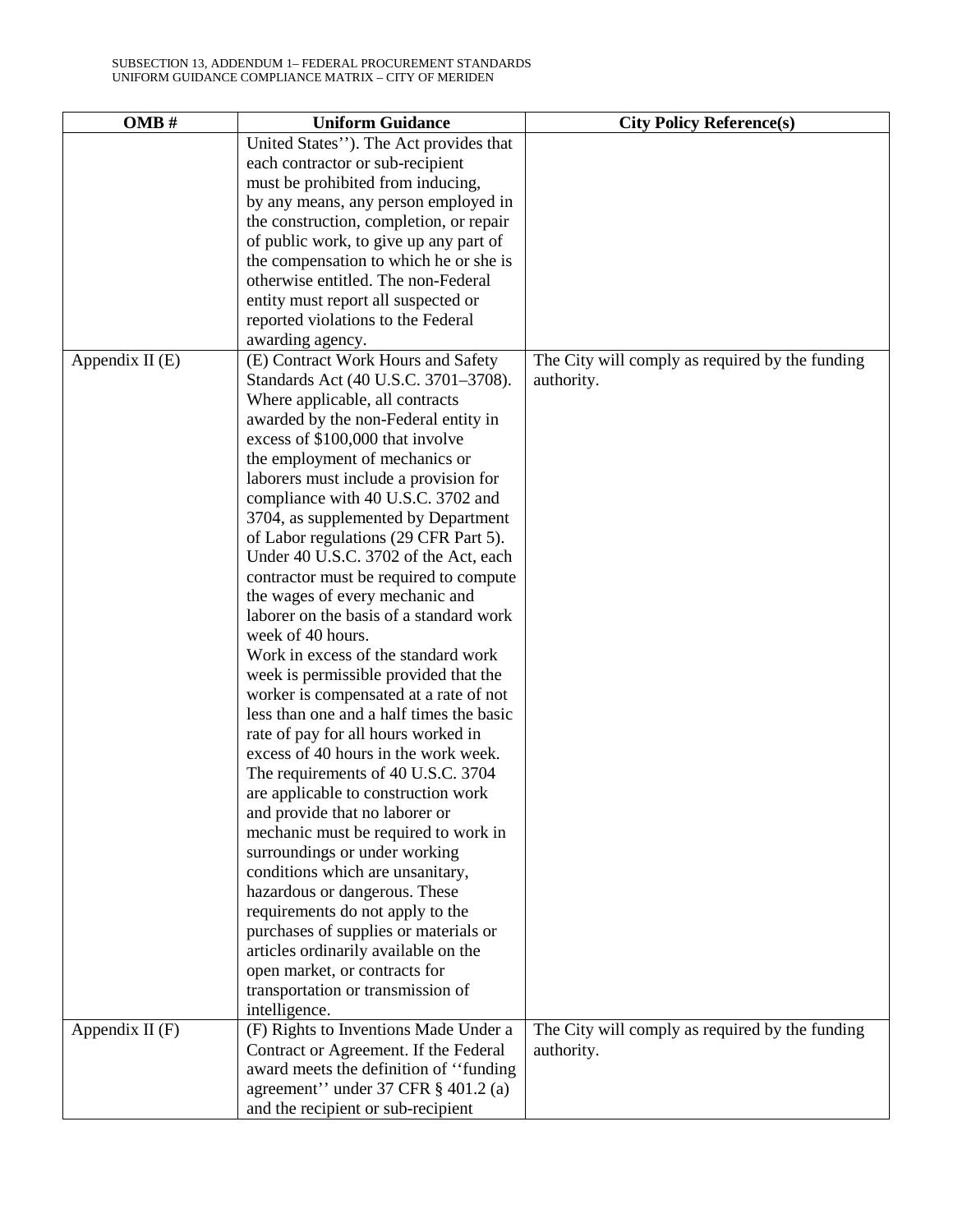| OMB#              | <b>Uniform Guidance</b>                                          | <b>City Policy Reference(s)</b>                 |
|-------------------|------------------------------------------------------------------|-------------------------------------------------|
|                   | wishes to enter into a contract with a                           |                                                 |
|                   | small business firm or nonprofit                                 |                                                 |
|                   | organization regarding the substitution                          |                                                 |
|                   | of parties, assignment or performance                            |                                                 |
|                   | of experimental, developmental, or                               |                                                 |
|                   | research work under that "funding"                               |                                                 |
|                   | agreement," the recipient or sub-                                |                                                 |
|                   | recipient must comply with the                                   |                                                 |
|                   | requirements of 37 CFR Part 401,                                 |                                                 |
|                   | "Rights to Inventions Made by"                                   |                                                 |
|                   | Nonprofit Organizations and Small                                |                                                 |
|                   | <b>Business Firms Under Government</b>                           |                                                 |
|                   | Grants, Contracts and Cooperative                                |                                                 |
|                   | Agreements," and any implementing                                |                                                 |
|                   | regulations issued by the awarding                               |                                                 |
|                   | agency.                                                          |                                                 |
|                   |                                                                  |                                                 |
| Appendix II $(G)$ | (G) Clean Air Act (42 U.S.C. 7401-                               | The City will comply as required by the funding |
|                   | 7671q.) and the Federal Water                                    | authority.                                      |
|                   | Pollution Control Act (33 U.S.C.                                 |                                                 |
|                   | 1251–1387), as amended—Contracts                                 |                                                 |
|                   | and sub-grants of amounts in excess of                           |                                                 |
|                   | \$150,000 must contain a provision that                          |                                                 |
|                   | requires the non-Federal award to                                |                                                 |
|                   | agree to comply with all applicable                              |                                                 |
|                   | standards, orders or regulations issued                          |                                                 |
|                   | pursuant to the Clean Air Act (42)                               |                                                 |
|                   | U.S.C. $7401-7671q$ and the Federal                              |                                                 |
|                   | Water Pollution Control Act as                                   |                                                 |
|                   | amended (33 U.S.C. 1251-1387).                                   |                                                 |
|                   | Violations must be reported to the                               |                                                 |
|                   | Federal awarding agency and the                                  |                                                 |
|                   | Regional Office of the Environmental<br>Protection Agency (EPA). |                                                 |
| Appendix II (H)   | (H) Mandatory standards and policies                             | The City will comply as required by the funding |
|                   | relating to energy efficiency which are                          | authority.                                      |
|                   | contained in the state energy                                    |                                                 |
|                   | conservation plan issued in compliance                           |                                                 |
|                   | with the Energy Policy and                                       |                                                 |
|                   | Conservation Act (42 U.S.C. 6201).                               |                                                 |
| Appendix $II(I)$  | (I) Debarment and Suspension                                     | The City will comply as required by the funding |
|                   | (Executive Orders 12549 and                                      | authority.                                      |
|                   | 12689)—A contract award (see 2 CFR                               |                                                 |
|                   | 180.220) must not be made to parties                             |                                                 |
|                   | listed on the government-wide                                    |                                                 |
|                   | Excluded Parties List System in the                              |                                                 |
|                   | <b>System for Award Management</b>                               |                                                 |
|                   | (SAM), in accordance with the                                    |                                                 |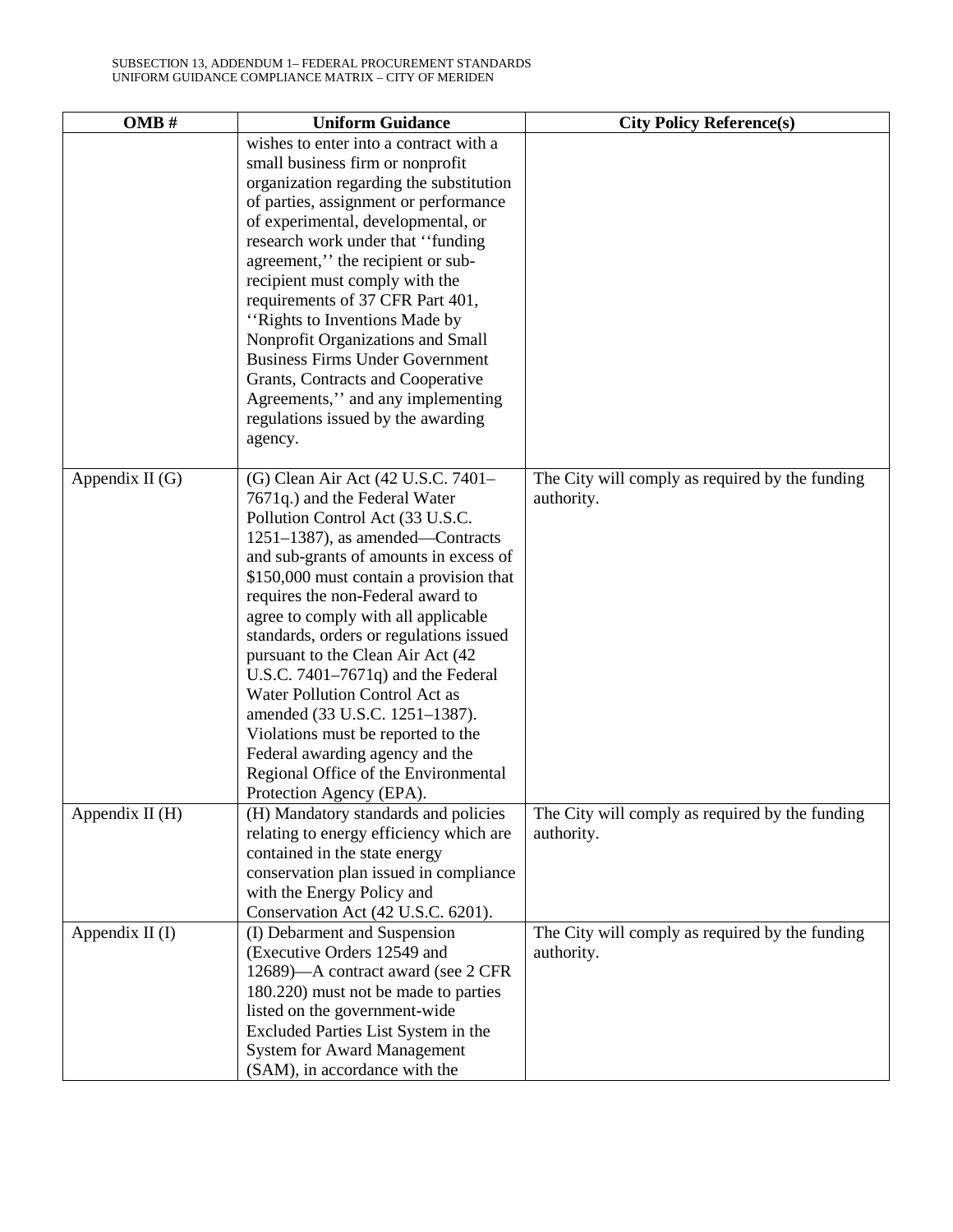| OMB#<br><b>Uniform Guidance</b>                                      | <b>City Policy Reference(s)</b>                 |
|----------------------------------------------------------------------|-------------------------------------------------|
| OMB guidelines at 2 CFR 180 that                                     |                                                 |
| implement Executive Orders 12549 (3)                                 |                                                 |
| CFR Part 1986 Comp., p. 189) and                                     |                                                 |
| 12689 (3 CFR Part 1989 Comp., p.                                     |                                                 |
| 235), "Debarment and Suspension."                                    |                                                 |
| The Excluded Parties List System in                                  |                                                 |
| SAM contains the names of parties                                    |                                                 |
| debarred, suspended, or otherwise                                    |                                                 |
| excluded by agencies, as well as                                     |                                                 |
| parties declared ineligible under                                    |                                                 |
| statutory or regulatory authority other                              |                                                 |
| than Executive Order 12549.                                          |                                                 |
| Appendix $II(J)$<br>(J) Byrd Anti-Lobbying Amendment                 | The City will comply as required by the funding |
| (31 U.S.C. 1352)—Contractors that<br>authority.                      |                                                 |
| apply or bid for an award of \$100,000                               |                                                 |
| or more must file the required                                       |                                                 |
| certification. Each tier certifies to                                |                                                 |
| the tier above that it will not and has                              |                                                 |
| not used Federal appropriated funds to                               |                                                 |
| pay any person or organization for                                   |                                                 |
| influencing or attempting to influence                               |                                                 |
| an officer or employee of any agency,                                |                                                 |
| a member of Congress, officer or                                     |                                                 |
| employee of Congress, or an employee                                 |                                                 |
| of a member of Congress in connection                                |                                                 |
| with obtaining any Federal contract,                                 |                                                 |
| grant or any other award covered by 31                               |                                                 |
| U.S.C. 1352. Each tier must also                                     |                                                 |
| disclose any lobbying with non-                                      |                                                 |
| Federal funds that takes place in                                    |                                                 |
| connection with obtaining any Federal                                |                                                 |
| award. Such disclosures are forwarded                                |                                                 |
| from tier to tier up to the non-Federal                              |                                                 |
| award.                                                               |                                                 |
| Appendix II $(K)$<br>$(K)$ See § 200.322 Procurement of              | Not Applicable                                  |
| recovered materials below:                                           |                                                 |
| Procurement of recovered materials.                                  |                                                 |
| A non-Federal entity that is a state                                 |                                                 |
| agency or agency of a political                                      |                                                 |
| subdivision of a state and its                                       |                                                 |
| contractors must comply with section                                 |                                                 |
| 6002 of the Solid Waste Disposal Act,                                |                                                 |
| as amended by the Resource                                           |                                                 |
| Conservation and Recovery Act. The                                   |                                                 |
| requirements of Section 6002 include                                 |                                                 |
| procuring only items designated in                                   |                                                 |
| guidelines of the Environmental<br>Protection Agency (EPA) at 40 CFR |                                                 |
| part 247 that contain the highest                                    |                                                 |
| percentage of recovered materials                                    |                                                 |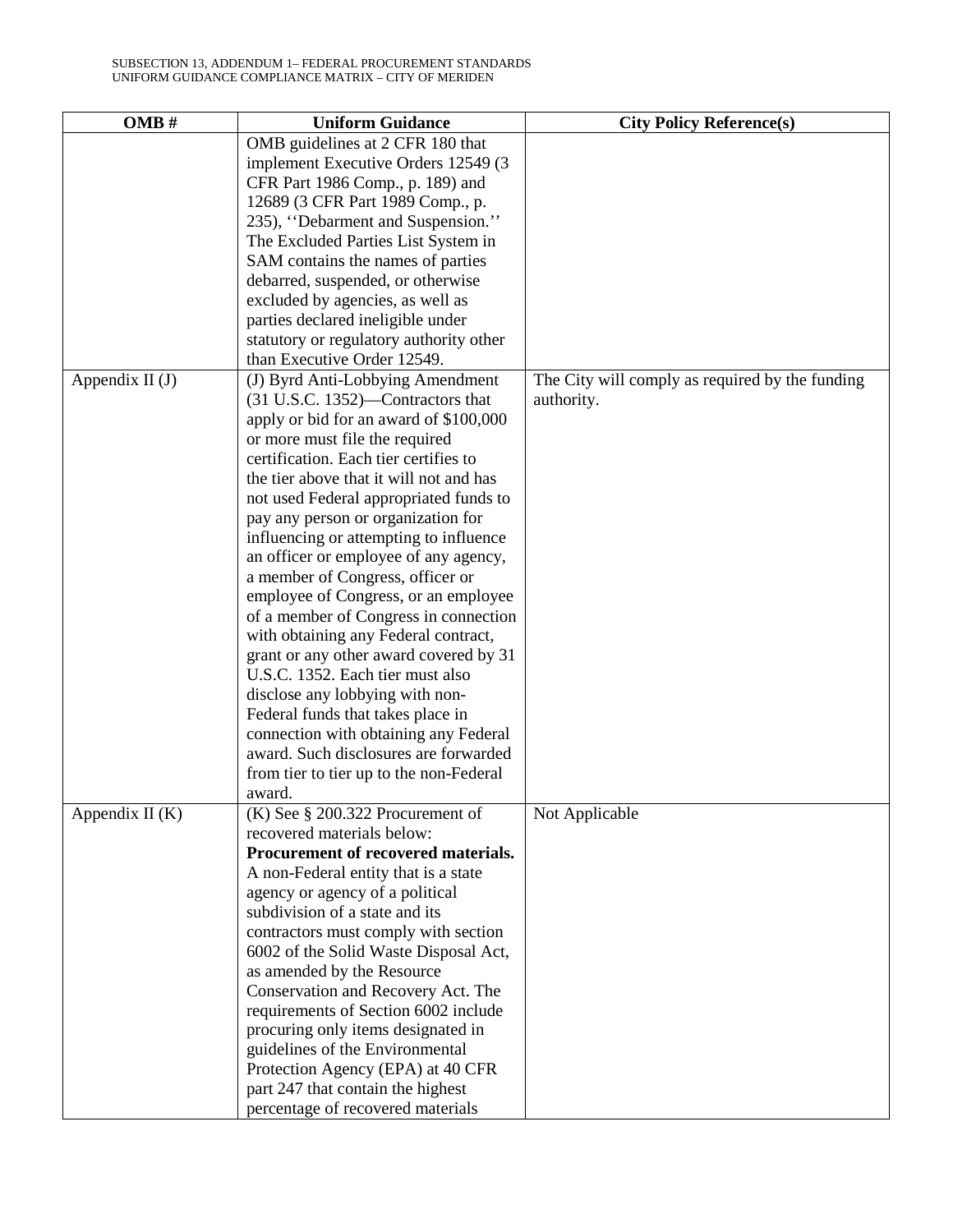| OMB# | <b>Uniform Guidance</b>               | <b>City Policy Reference(s)</b> |
|------|---------------------------------------|---------------------------------|
|      | practicable, consistent with          |                                 |
|      | maintaining a satisfactory level of   |                                 |
|      | competition, where the purchase price |                                 |
|      | of the item exceeds \$10,000 or the   |                                 |
|      | value of the quantity acquired during |                                 |
|      | the preceding fiscal year exceeded    |                                 |
|      | \$10,000; procuring solid waste       |                                 |
|      | management services in a manner that  |                                 |
|      | maximizes energy and resource         |                                 |
|      | recovery; and establishing an         |                                 |
|      | affirmative procurement program for   |                                 |
|      | procurement of recovered materials    |                                 |
|      | identified in the EPA guidelines.     |                                 |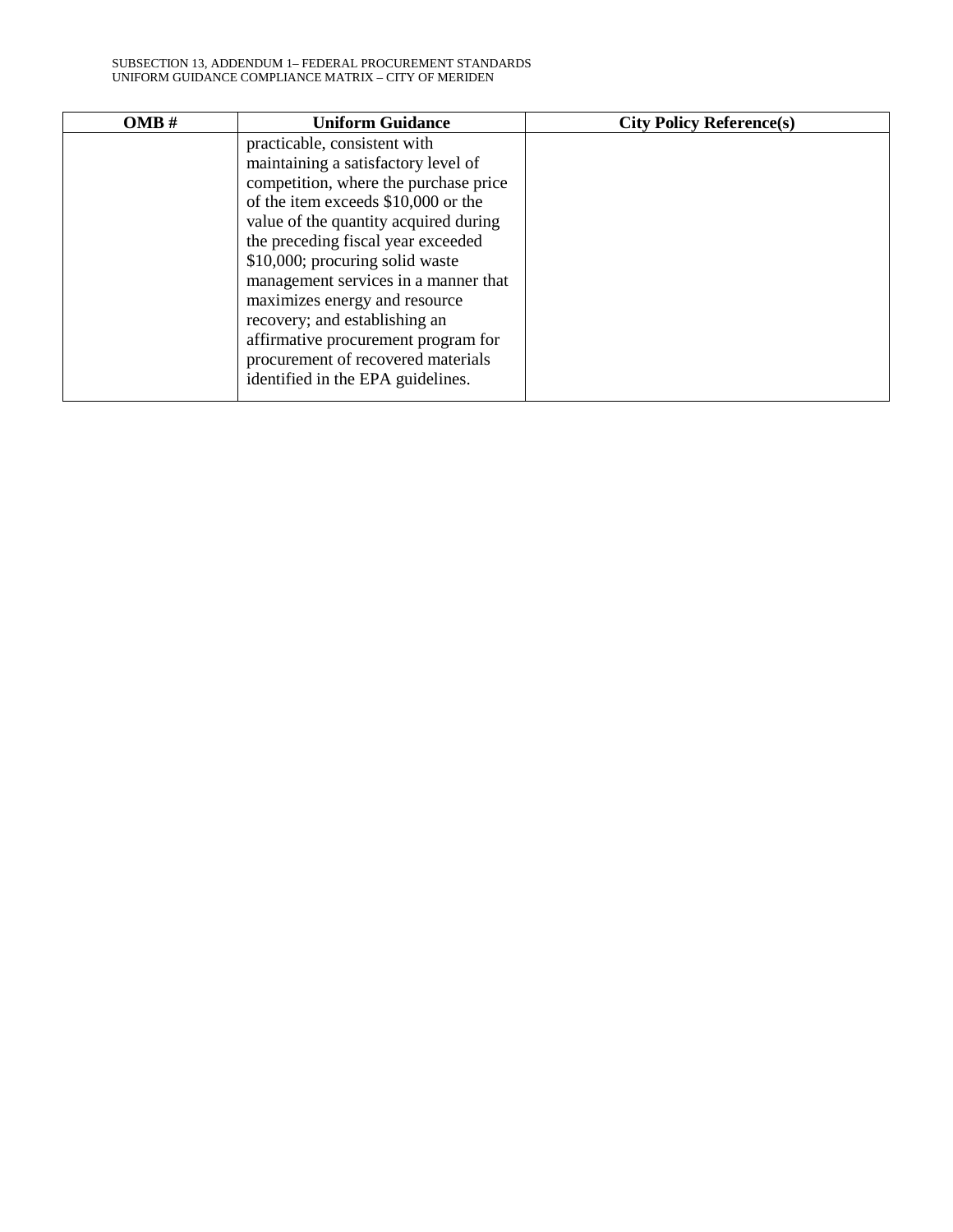# **CITY OF MERIDEN PURCHASING GUIDELINES SUBSECTION 13, ADDENDUM #2 FEDERAL PROCUREMENT STANDARDS CHECKLIST**

# **PROJECT # PROJECT NAME**

| <b>Item</b>             | <b>Section of</b>                                                                                                                                                                                  | <b>Description</b>                                                                                                                                                                                                                                                                                                                                                                                                                                                                                                                                                                                                                                                                                                                                                             | Y | N |
|-------------------------|----------------------------------------------------------------------------------------------------------------------------------------------------------------------------------------------------|--------------------------------------------------------------------------------------------------------------------------------------------------------------------------------------------------------------------------------------------------------------------------------------------------------------------------------------------------------------------------------------------------------------------------------------------------------------------------------------------------------------------------------------------------------------------------------------------------------------------------------------------------------------------------------------------------------------------------------------------------------------------------------|---|---|
| #                       | Code                                                                                                                                                                                               |                                                                                                                                                                                                                                                                                                                                                                                                                                                                                                                                                                                                                                                                                                                                                                                |   |   |
| $\mathbf{1}$            | 200.318 -200.326                                                                                                                                                                                   | Does this project involve Federal Funds?<br>Obtain a copy of the correspondence from the awarding<br>authority for the grant. If yes proceed to Item 2.<br>If State Grant, verify if grant is a Federal pass-thru.<br>$\bullet$<br>If Federal pass thru proceed to Item 2.                                                                                                                                                                                                                                                                                                                                                                                                                                                                                                     |   |   |
| $\overline{2}$          | 200.318(b)                                                                                                                                                                                         | Has a project manager been designated to maintain oversight to<br>ensure that contractors perform in accordance with the terms,<br>conditions, and specifications of their contracts or purchase<br>orders?                                                                                                                                                                                                                                                                                                                                                                                                                                                                                                                                                                    |   |   |
| $\overline{\mathbf{3}}$ | $200.318$ (d)                                                                                                                                                                                      | Determine if the acquisition will result in duplicative items.<br>$\bullet$<br>Consolidate or break out procurement to obtain a more<br>$\bullet$<br>economical purchase where possible.<br><b>Determine Lease vs. Purchase</b>                                                                                                                                                                                                                                                                                                                                                                                                                                                                                                                                                |   |   |
| $\overline{\mathbf{4}}$ | 200.318(f)                                                                                                                                                                                         | Can Federal, State or Other surplus be used for the project to<br>reduce project costs?                                                                                                                                                                                                                                                                                                                                                                                                                                                                                                                                                                                                                                                                                        |   |   |
| 5                       | 200.318(a)<br>$200.318$ (e)<br>200.318(j)<br>$200.319$ (a) (4)<br>200.320(a)<br>200.320(b)<br>$200.320$ (c) $(i - iii)$<br>200.320 (c) $(iv - v)$<br>200.320(d)<br>$200.320$ (d) (5)<br>200.320(f) | Determine Procurement Delivery Method based upon the level of<br>spend: (Circle all that apply)<br>Micro Purchase (Less than \$10,000)<br><b>Small Purchase - Simplified Acquisition</b><br>$\bullet$<br>$(\$10,000 - \$250,000)$<br>(Over \$250,000)<br><b>Sealed Bid</b><br>$\bullet$<br>Competitive RFP (Over \$250,000)<br>$\bullet$<br>Note: The method, where price is not used as a selection factor,<br>can only be used in procurement of A/E professional services.<br><b>Sole Source - Noncompetitive Proposal</b><br><b>Cooperative Government Contract or Inter-local</b><br>agreement with other government agencies to foster<br>greater economy and efficiency.<br>Time and Material Bid **<br>$\bullet$<br>Non-Competitive Contracts to firms on retainer. ** |   |   |